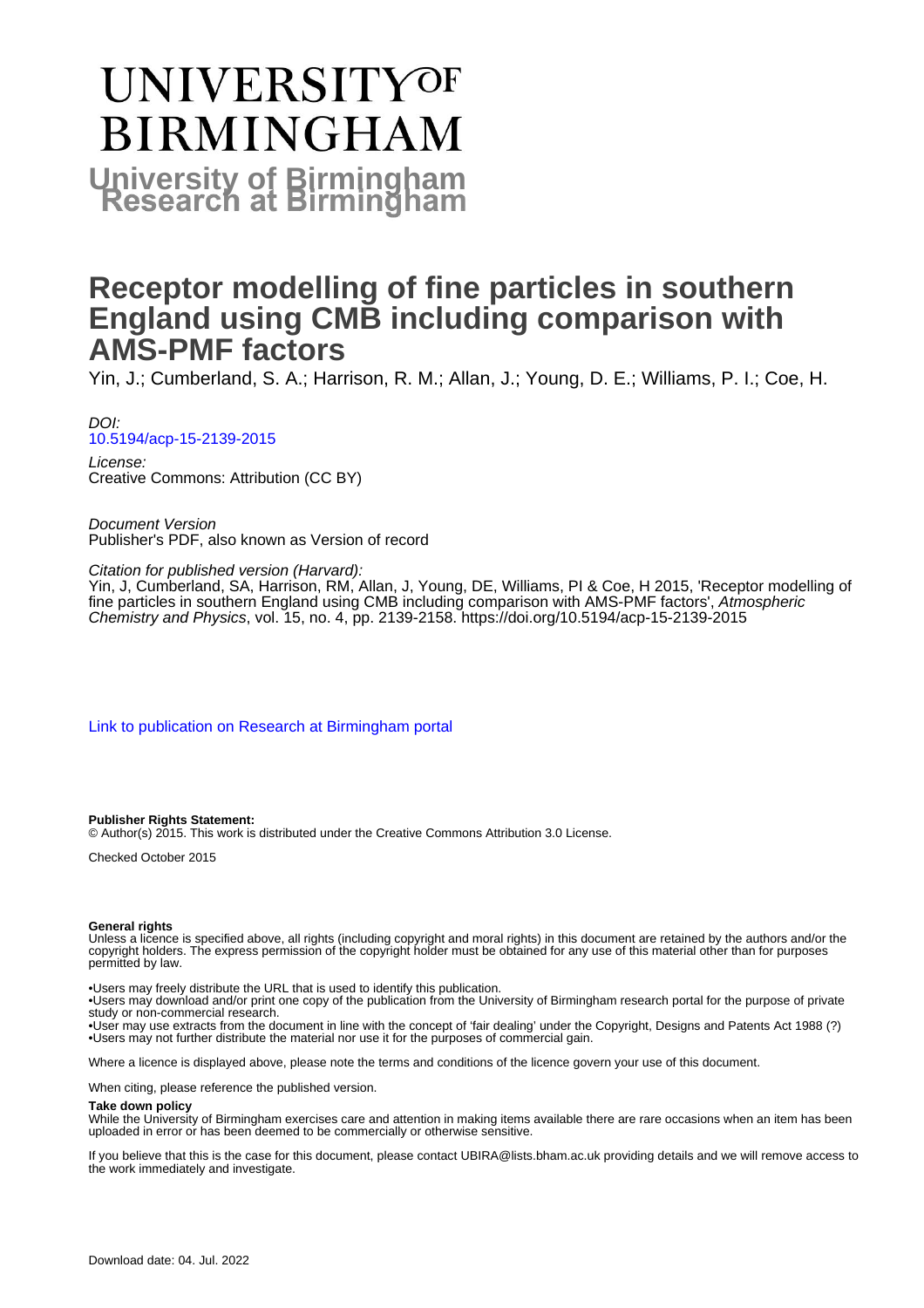<span id="page-1-1"></span>Atmos. Chem. Phys., 15, 2139–2158, 2015 www.atmos-chem-phys.net/15/2139/2015/ doi:10.5194/acp-15-2139-2015 © Author(s) 2015. CC Attribution 3.0 License.





# **Receptor modelling of fine particles in southern England using CMB including comparison with AMS-PMF factors**

 $\bf{J. Yin}^1, \bf{S. A.}$  $\bf{J. Yin}^1, \bf{S. A.}$  $\bf{J. Yin}^1, \bf{S. A.}$   $\bf{Cumberland}^1, \bf{R. M.}$   $\bf{Harrison}^{1,4}, \bf{J.}$  $\bf{Harrison}^{1,4}, \bf{J.}$  $\bf{Harrison}^{1,4}, \bf{J.}$   $\bf{Allan}^{2,3}, \bf{D. E.}$  $\bf{Allan}^{2,3}, \bf{D. E.}$  $\bf{Allan}^{2,3}, \bf{D. E.}$   $\bf{Young}^{2, *}, \bf{P. I.}$  $\bf{Young}^{2, *}, \bf{P. I.}$  $\bf{Young}^{2, *}, \bf{P. I.}$   $\bf{Williams}^{2,3}, \bf{and H.}$   $\bf{Coe}^2$ 

<sup>1</sup>Division of Environmental Health and Risk Management, School of Geography, Earth and Environmental Sciences, University of Birmingham, Edgbaston, Birmingham B15 2TT, UK

<sup>2</sup>School of Earth, Atmospheric and Environmental Sciences, The University of Manchester, Oxford Road, Manchester M13 9PL, UK

<sup>3</sup>National Centre for Atmospheric Science, The University of Manchester, Oxford Road, Manchester M13 9PL, UK

<sup>4</sup>Department of Environmental Sciences/Center of Excellence in Environmental Studies, King Abdulaziz University, P.O. Box 80203, Jeddah, 21589, Saudi Arabia

\*now at: Department of Environmental Toxicology, University of California, Davis, CA 95616, USA

*Correspondence to:* R. M. Harrison (r.m.harrison@bham.ac.uk)

Received: 21 August 2014 – Published in Atmos. Chem. Phys. Discuss.: 24 September 2014 Revised: 23 December 2014 – Accepted: 26 January 2015 – Published: 26 February 2015

<span id="page-1-0"></span>Abstract. PM<sub>2.5</sub> was collected during a winter campaign at two southern England sites, urban background North Kensington (NK) and rural Harwell (HAR), in January–February 2012. Multiple organic and inorganic source tracers were analysed and used in a Chemical Mass Balance (CMB) model, which apportioned seven separate primary sources, that explained on average 53 % (NK) and 56 % (HAR) of the organic carbon (OC), including traffic, woodsmoke, food cooking, coal combustion, vegetative detritus, natural gas and dust/soil. With the addition of source tracers for secondary biogenic aerosol at the NK site, 79 % of organic carbon was accounted for. Secondary biogenic sources were represented by oxidation products of α-pinene and isoprene, but only the former made a substantial contribution to OC. Particle source contribution estimates for  $PM_{2.5}$  mass were obtained by the conversion of the OC estimates and combining with inorganic components ammonium nitrate, ammonium sulfate and sea salt. Good mass closure was achieved with 81 % (92 % with the addition of the secondary biogenic source) and 83% of the  $PM_{2.5}$  mass explained at NK and HAR respectively, with the remainder being secondary organic matter. While the most important sources of OC are vehicle exhaust (21 and 16 %) and woodsmoke (15 and 28 %) at NK and HAR respectively, food cooking emissions are also significant, particularly at the urban NK site (11 % of OC), in addition to the secondary biogenic source, only measured at NK, which represented about 26 %. In comparison, the major source components for  $PM<sub>2.5</sub>$  at NK and HAR are inorganic ammonium salts (51 and 56 %), vehicle exhaust emissions (8 and 6 %), secondary biogenic (10 % measured at NK only), woodsmoke (4 and 7 %) and sea salt (7 and 8 %), whereas food cooking (4 and 1 %) showed relatively smaller contributions to  $PM_2$ , Results from the CMB model were compared with source contribution estimates derived from the AMS-PMF method. The overall mass of organic matter accounted for is rather similar for the two methods. However, appreciably different concentrations were calculated for the individual primary organic matter contributions, although for most source categories the CMB and AMS-PMF results were highly correlated ( $r^2 = 0.69 - 0.91$ ). In comparison with the CMB model, the AMS appears to overestimate the biomass burning/coal and food cooking sources by a factor of around 1.5 to 2 while estimates of the traffic source are rather similar for each model. The largest divergence is in the primary/secondary organic matter split, with the AMS estimating an appreciably smaller secondary component. Possible reasons for these discrepancies are discussed, but despite these substantial divergences, the strong correlation of the two methods gives some confidence in their application.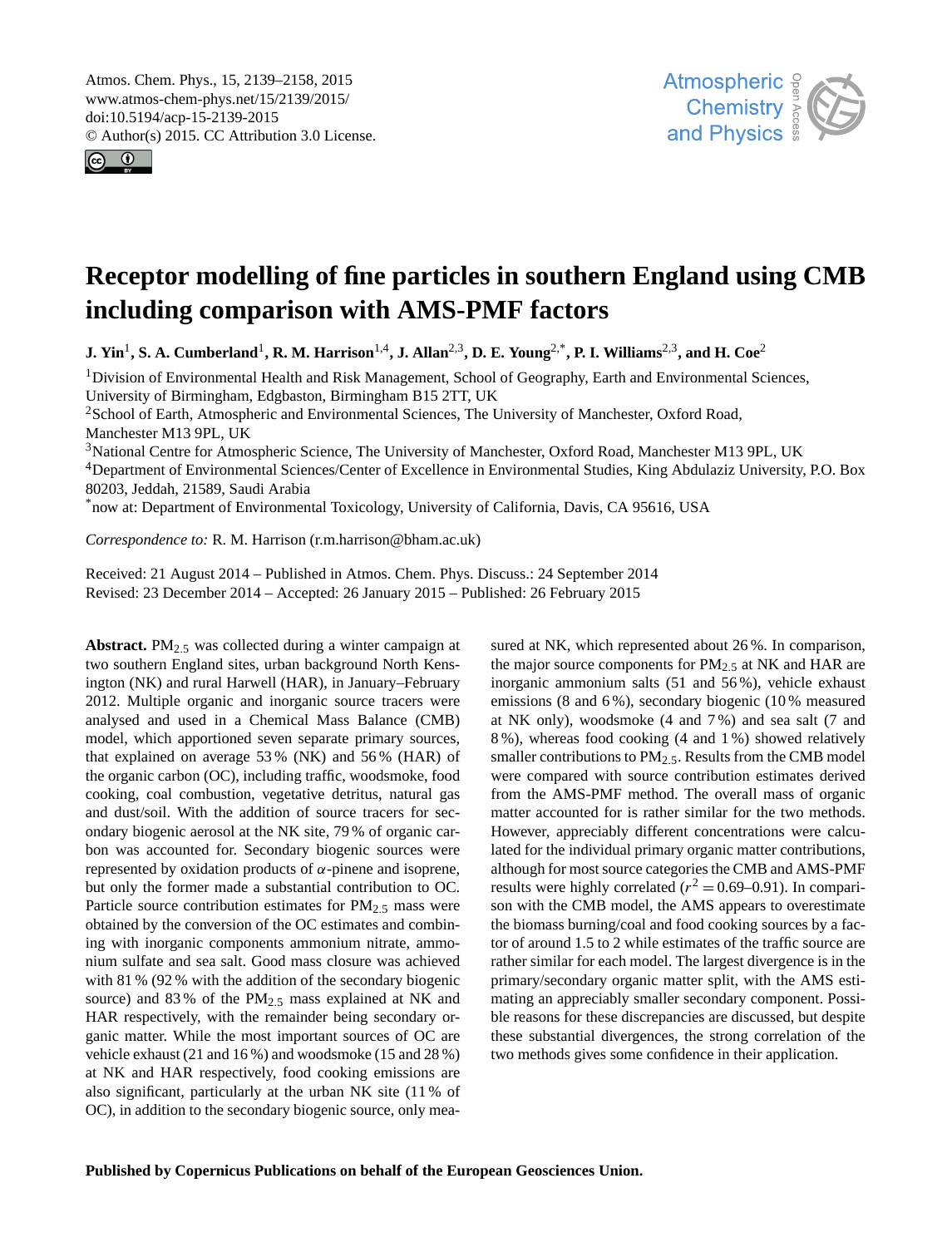# **1 Introduction**

Reduction of the airborne concentrations of particulate matter remains a high priority. The main drivers are European Union (EU) Limit Values and the health benefits to be gained from lower concentrations. In particular, the exposure reduction targets of the EU for fine-particle  $PM_{2.5}$  (a 15%) reduction to be achieved by the UK by 2020 from 2009– 2011 average concentrations) provide tough challenges for abatement measures. Cost-effective abatement depends upon a clear knowledge of the contributions of individual sources and source sectors to airborne concentrations. Currently in the UK, components of  $PM_{2.5}$  for which data are particularly weak are woodsmoke (or solid fuel burning smoke more generally) (Harrison et al., 2012), cooking aerosol (especially in city centres with a high concentration of restaurants) (Allan et al., 2010), abrasion particles from road vehicles (Thorpe and Harrison, 2008; Pant and Harrison, 2013) and secondary organic fractions, which need additional research in order to fully understand their source contributions.

It has been established that significant amounts of the fineparticulate matter  $(PM_{2.5})$  are comprised of organic matter at sites within and outside Europe, representing around 25–31 % in the UK West Midlands (Harrison et al., 2004), 21–33 % in Ireland (Yin et al., 2005), 27–47 % in Australia (Chan et al., 1997), 38–47 % in France (Bressi et al., 2013) and 50 % in Michigan, USA (Pancras et al., 2013). Organic matter is derived from both primary sources from which it is directly emitted to the atmosphere, and secondary production through oxidation of volatile organic compounds (VOCs) in the atmosphere. While numerous studies have been carried out upon the primary organic compounds in terms of their speciation and sources (e.g. Schauer et al., 1996; Stone et al., 2008; Yin et al., 2010; El Haddad et al., 2011a; Hasheminassab et al., 2013), the contribution of secondary organic aerosol to the total organic carbon and particle mass remains less clear due to its complex origins, composition and formation mechanisms in the atmosphere (Turpin et al., 2000; Hallquist et al., 2009). A number of studies have been carried out over mainland Europe on secondary organic aerosols formed through oxidation of biogenic volatile organic compounds (BVOCs) (Böge et al., 2006; Plewka et al., 2006; Wagener et al., 2012a, b), since their global emissions have been estimated to be 10 times higher than those of anthropogenic VOCs (Guenther et al., 1995). The major molecular markers for biogenic secondary organic aerosol constituents identified/used include (a) pinic and pinonic acid (the major oxidation products of  $\alpha$ -pinene) (Presto et al., 2005), and (b) 2-methyltetrols (i.e. 2-methylthreitol and 2 methylerythritol: oxidation products of isoprene) (Claeys et al., 2004; Kourtchev et al., 2005; Clements and Seinfeld, 2007; Stone et al., 2009).

Receptor modelling methods have been used for quantitative source apportionment of both primary and secondary particulate matter using chemically discriminated composition to provide source attribution. The widely used receptor models include principal component analysis with multiple linear regression (PCA-MLR), positive matrix factorization (PMF), UNMIX and Chemical Mass Balance (CMB). The molecular marker-based CMB model requires aerosol chemical composition data from both the pollution sources and the receptor site, and has proved able to distinguish different primary sources of carbonaceous aerosols (Schauer et al., 1996; Zheng et al., 2002; Fraser et al., 2003; Stone et al., 2008; Yin et al., 2010; El Haddad et al., 2011a).

The contribution of secondary organic aerosol (SOA) has been estimated based simply upon laboratory-derived ratios of secondary organic carbon (SOC) mass to individual secondary organic marker compounds from the precursors isoprene, α-pinene, β-caryophyllene and toluene (Kleindienst et al., 2007; Lewandowski et al., 2008; Kourtchev et al., 2009; El Haddad et al., 2011b), although this method is subject to considerable uncertainties due to the simplification of replacing the complex atmospheric chemical reactions responsible for SOA formation with a laboratoryderived single-value mass fraction. The CMB model has also been used to apportion both primary and secondary sources (e.g. Stone et al., 2009) by the addition of specific secondary organic molecular markers derived from isoprene, α-pinene,  $\beta$ -caryophyllene and toluene, with the highest ambient concentrations observed for derivative species of isoprene and α-pinene (Lewandowski et al., 2008; Stone et al., 2009).

Our previous study at two sites in the West Midlands area of the UK (Yin et al., 2010) identified eight primary sources that contribute about 56–85 % on average to fine-particulate organic carbon, including vehicular emissions (diesel engines, gasoline engines, smoking engines), woodsmoke, vegetative detritus, natural gas combustion, coal combustion and road dust/soil. Vehicle exhaust emissions from all engines contributed up to 57 % of the fine OC, with a relatively smaller amount up to 14 % from other known sources, whilst a large amount (up to 34 %) of the OC remained unexplained (termed as Other-OC), and was inferred to be mostly associated with secondary organic compounds.

A further study, reported here, has been carried out in Southeast England at urban background and rural sites in order to obtain updated and extended information. Ambient aerosol samples have been analysed for multiple organic and inorganic source tracers, specifically including a number of additional markers for food cooking and secondary biogenic aerosols, in addition to the primary molecular markers previously analysed in the earlier study (Yin et al., 2010). This new data set, particularly the food cooking and biogenic secondary markers, has allowed further evaluation of the concentration and sources of those components and the possibility for the first time to estimate, with the CMB method, the contributions of the main groups of biogenic VOC to SOA in the UK atmosphere. The CMB results have been compared with source contribution estimates derived from an Aerosol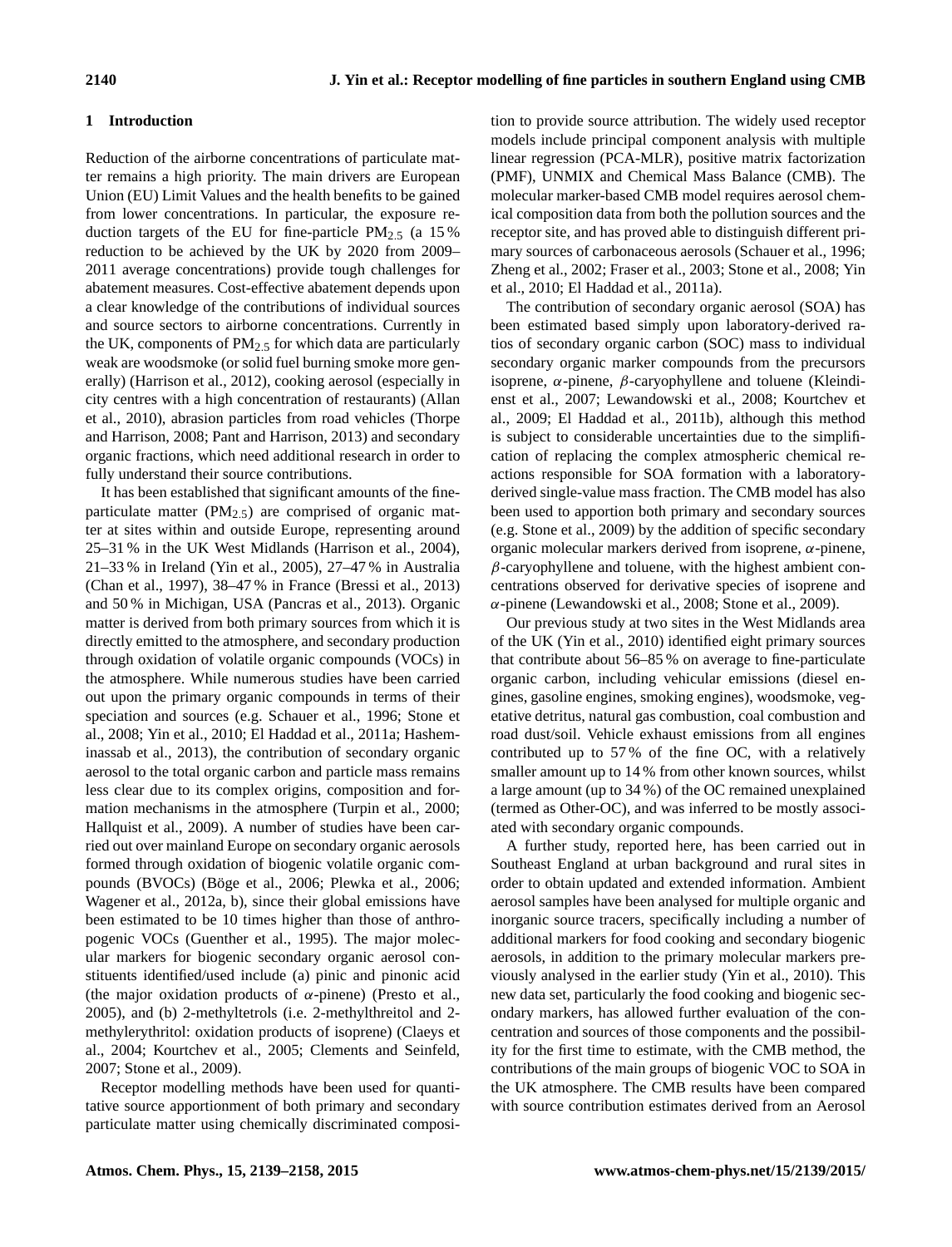Mass Spectrometer (AMS), with an emphasis on sources of food cooking and secondary particles.

The comparison of CMB and AMS-PMF results is very challenging as the two techniques are very different. The CMB method takes measured chemical source profiles and constructs linear combinations to give a best fit to the composition of the ambient particles. It thus requires prior knowledge of the contributing sources. On the other hand, the application of PMF to AMS mass spectral data is a multivariate statistical fitting method which identifies covariations within the mass spectral data itself, and outputs mass spectral profiles of contributing sources without any a priori assumptions about the contributing sources. The CMB model will work best when the contributing sources are well characterized in terms of a constant chemical composition of each. If any source is omitted, or has a different chemical profile to that used to describe it in the model, or varies in composition, uncertainties and errors are introduced. The AMS method does not depend upon known source profiles (although use of ME-2 rather than PMF for data analysis allows them to be introduced), but achieving a reliable separation of factors with PMF requires considerable skill, and attribution to sources relies upon subjective judgements. The AMS-PMF method is also subject to other uncertainties, such as those introduced by rotational ambiguities, discussed in the body of the paper. Hence both have their own strengths and weaknesses, with intercomparisons being a useful means of evaluating performance with a view to their optimization.

#### **2 Methodology**

#### **2.1 Site location and aerosol sampling**

Sampling was carried out during the winter ClearfLo campaign in January–February 2012 in Southeast England, UK at two sites – an urban background site, North Kensington (NK), London and a rural site, Harwell, (HAR), Oxfordshire. The NK site (51°31″ N, 0°12″ W) is situated in the grounds of a school in a residential area, 7 km to the west of central London and is widely accepted as representative of air quality across a large part of London. The air pollution climate at the NK site has been previously analysed in detail by Bigi and Harrison (2010). The HAR monitoring station (51°34″ N, 1°20″ W) is situated to the west of London. The nearest road is a minor road located approximately 140 m from the station and the surrounding area is generally open with agricultural fields, with the nearest trees at a distance of approximately 25 m.

There were two collocated instruments at NK and HAR sites, a dichotomous Partisol 2025 sampler and a Digitel DHA-80 sampler for the purpose of both chemical and physical analyses. The Partisol sampler was used to collect 24 h fine  $(PM_{2.5})$  particles onto 47 mm PTFE filters used for gravimetric and metal analyses. The Digitel was used for collecting also 24 h fine particles on 150 mm diameter quartz fibre filters, which were analysed for organic molecular markers, total organic carbon (OC), elemental carbon (EC), anions and cations. In addition to the samplers at NK, an Aerodyne High-Resolution Time-of-Flight Aerosol Mass Spectrometer was deployed. The sampling record, instrument/filter media used for ambient sampling, chemical and physical properties analysed and the methodologies/instrumentation used in the laboratory are summarized in Table 1. Most of the detailed procedures have been outlined in previous studies (Harrison and Yin, 2010; Yin et al., 2010) and are briefly described here along with the new procedures which are described in greater detail.

#### **2.2 Methodologies**

#### **2.2.1 PM2**.**<sup>5</sup> mass and metals**

The Partisol PTFE filters collected at NK and HAR were conditioned and weighed in a controlled environment room  $(20 \pm 2 \degree C$  and 35–45% RH) before and after exposure to obtain the gravimetric mass of PM2.5. After gravimetric analysis, those samples were analysed for elements Fe, Si and Al using a Bruker S8 Tiger WD-XRF (X-ray Fluorescence Spectrometer) instrument, and then for metals Ti, Mn, Ni, Cu, Zn and Ba by Agilent 7500ec ICP-MS, after extraction using an aqua regia acid solution (Harper et al., 1983; Allen et al., 2001; Birmili et al., 2006).

#### **2.2.2 Ions, OC, EC and organic markers**

The Digitel  $PM_{2.5}$  samples on quartz filters at NK and HAR were analysed for ions  $SO_4^{2-}$ , NO<sub>3</sub>, Cl<sup>-</sup>, Na<sup>+</sup>, K<sup>+</sup>,  $Ca^{2+}$ , Mg<sup>2+</sup> and NH<sub>4</sub><sup>+</sup> using a Dionex ion chromatograph, OC and EC by Sunset Laboratory thermal-optical OC / EC analyser and organic markers (Table S1 in the Supplement) by GC-MS, including 12 n-alkanes  $C_{24}-C_{35}$ , 9 hopanes, 10 PAHs, 2 sterols (cholesterol and levoglucosan), 6 fatty acids and 4 secondary biogenic molecular markers (at NK only), i.e. oxidation products of  $\alpha$ -pinene (pinonic acid, pinic acid) and isoprene (2-methyltetrols: 2-methylthreitol and 2-methylerythritol). Similar methods to those reported by Yue and Fraser (2004) and Yin et al. (2010) have been applied for the sample extraction and analysis procedures, but a modified derivation/quantification method from Wagener et al. (2012a) was used for the secondary biogenic markers. In brief, one-quarter of the Digitel sample was spiked with internal standards octacosane-d<sub>58</sub>, aaa-20R-cholestane-d<sub>4</sub>, dibenz(ah)anthracene-d<sub>14</sub>, cholesterol- $2,2,3,4,4,6$ -d<sub>6</sub>, methyl- $\beta$ -D-xylopyranoside, heptadecanoic acid-d<sup>33</sup> and *meso*-erythritol and extracted with DCM and methanol  $(2:1)$  by undergoing mild ultrasonic treatment at room temperature. The combined extract was reduced in volume to approximately 5 mL using a turbo evaporator, then filtered/dried and further concentrated down to 300 µL. One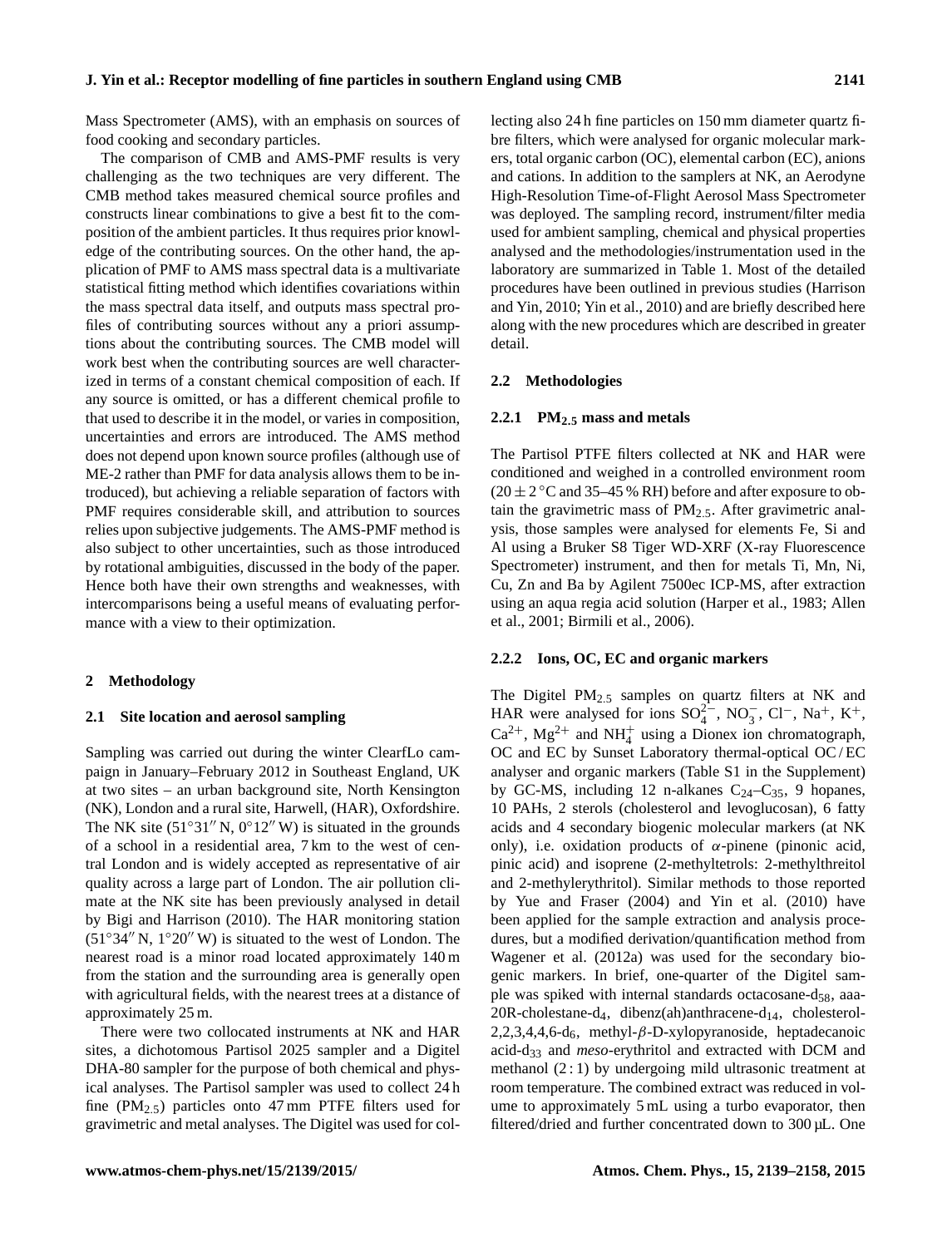| Site       | Instrument/filter media | Particle size | Chemical analyses/measurements                                                                                                                                                                                    | Analyser/methods                              | Sample intervals |
|------------|-------------------------|---------------|-------------------------------------------------------------------------------------------------------------------------------------------------------------------------------------------------------------------|-----------------------------------------------|------------------|
|            | Partisol/PTFE filter    | $PM_2$ 5      | PM mass<br>Al, Si, Fe<br>Ti, Mn, Ni, Cu, Zn, Ba                                                                                                                                                                   | <b>Balance</b><br><b>XRF</b><br><b>ICP-MS</b> | Daily            |
| NK         | Digitel/quartz filter   | $PM_2$ 5      | Organic markers<br>(including secondary)<br>OC & EC<br>$SO_4^{2-}$ , NO <sub>3</sub> , Cl <sup>-</sup> , Na <sup>+</sup> , K <sup>+</sup> ,<br>Mg <sup>2+</sup> , Ca <sup>2+</sup> , NH <sub>1</sub> <sup>+</sup> | <b>GCMS</b><br>OCEC analyser<br>Dionex        | Daily            |
|            | <b>TOF-AMS</b>          | $PM_{0.8}$    | Mass size segregated<br>Organic aerosol OOA,<br>BBOA, HOA, COA                                                                                                                                                    | <b>PMF</b>                                    | $1-10$ min       |
|            | Partisol/PTFE filter    | $PM_{2.5}$    | PM mass<br>Al, Si, Fe<br>Ti, Mn, Ni, Cu, Zn, Ba                                                                                                                                                                   | Balance<br>XRF<br><b>ICP-MS</b>               | Daily            |
| <b>HAR</b> | Digitel/quartz filter   | $PM_2$ 5      | Organic markers<br>(not including secondary)<br>OC & EC<br>$SO_4^{2-}$ , NO <sub>3</sub> , Cl <sup>-</sup> , Na <sup>+</sup> , K <sup>+</sup> ,<br>$Mg^{2+}$ , Ca <sup>2+</sup> , NH <sub>4</sub> <sup>+</sup>    | <b>GCMS</b><br>OCEC analyser<br><b>Dionex</b> | Daily            |

**Table 1.** Air sampling and analytical instrumentation.

aliquot of the extract was analysed directly using an Agilent GC-MS system for non-polar compounds, n-alkanes, hopanes and PAHs, whilst the polar organics needed to be derivatized before the GC-MS analysis. For fatty acids, one aliquot of the extract was evaporated to near dryness and derivatized by addition of methanol and 2.0 M trimethylsilyldiazomethane (TMS-DM) in diethyl ether. For sterols and biogenic markers, another aliquot of the extract was concentrated down to near dryness and derivatized by addition of  $N$ ,  $O$ -bis(trimethylsilyl)trifluoroacetamide plus 1% trimethylchlorosilane  $(BSTFA + 1\%$  TMCS) and pyridine at  $70^{\circ}$ C for 1h, and finally cooled in a desiccator before being run on the GCMS. The analytical precision and detection limit for individual compounds calculated using repeated measurement of the lowest standard are listed in Table S2. Blank values higher than the DL were subtracted from the sample results.

# **2.2.3 The CMB model**

The US EPA CMB8.2 software was used for CMB modelling, with mostly similar source profiles to our earlier work, including vegetative detritus (Rogge et al., 1993a), natural gas combustion (Rogge et al., 1993b), wood smoke/biomass burning (Fine et al., 2004), dust/soil (Schauer, 1998) and coal combustion (Zhang et al., 2008). For traffic, the split of source profiles for gasoline, diesel and smoking engines may be incorrect as it is based on old engine source profiles from Los Angeles in 2001 (Lough

et al., 2007) and tends to overestimate the emissions from the UK traffic fleet (Yin et al., 2010; Pant et al., 2014). Therefore they were not applied here, and instead a single traffic source profile was generated from a twin site measurement from London (roadside site minus background site) (Pant et al., 2014). Additional source profiles used were food cooking (Zhao et al., 2007b) and secondary biogenic emissions, which was generated from ambient measurements in Germany (Wagener et al., 2012a, b). Selected fitting species used in the model are elemental carbon, silicon, aluminium, levoglucosan,  $C_{29}-C_{35}$  *n*-alkanes,  $17\alpha(H)$ -22.29.30-trisnorhopane,  $17\alpha(H)$ -21 $\beta(H)$ -hopane,  $17\alpha$ (H)-22,29,30-trisnorhopane,  $17\beta(H)$ -21 $\alpha(H)$ -30-norhopane, benzo(b)fluoranthene, benzo(k)fluoranthene, benzo(e)pyrene, indeno(1,2,3 cd) pyrene, benzo(ghi) perylene, picene, *n*-hexadecanoic acid, n-octadecanoic acid, 9-octadecenoic acid, 9,12 octadecadienoic acid, pinonic acid, pinic acid, 2 methylthreitol and 2-methylerythritol. Detailed model performance measures can be found in Yin et al. (2010).

#### **2.2.4 AMS data analyses**

The chemical composition of non-refractory  $PM_1$  species was measured by an Aerodyne High-Resolution Time-of-Flight Aerosol Mass Spectrometer (HR-ToF-AMS, hereafter AMS), which operated in the standard configuration at NK, taking both MS and PToF data. A detailed description of the instrument can be found elsewhere (DeCarlo et al., 2006; Canagaratna et al., 2007). As the AMS sampled in an alter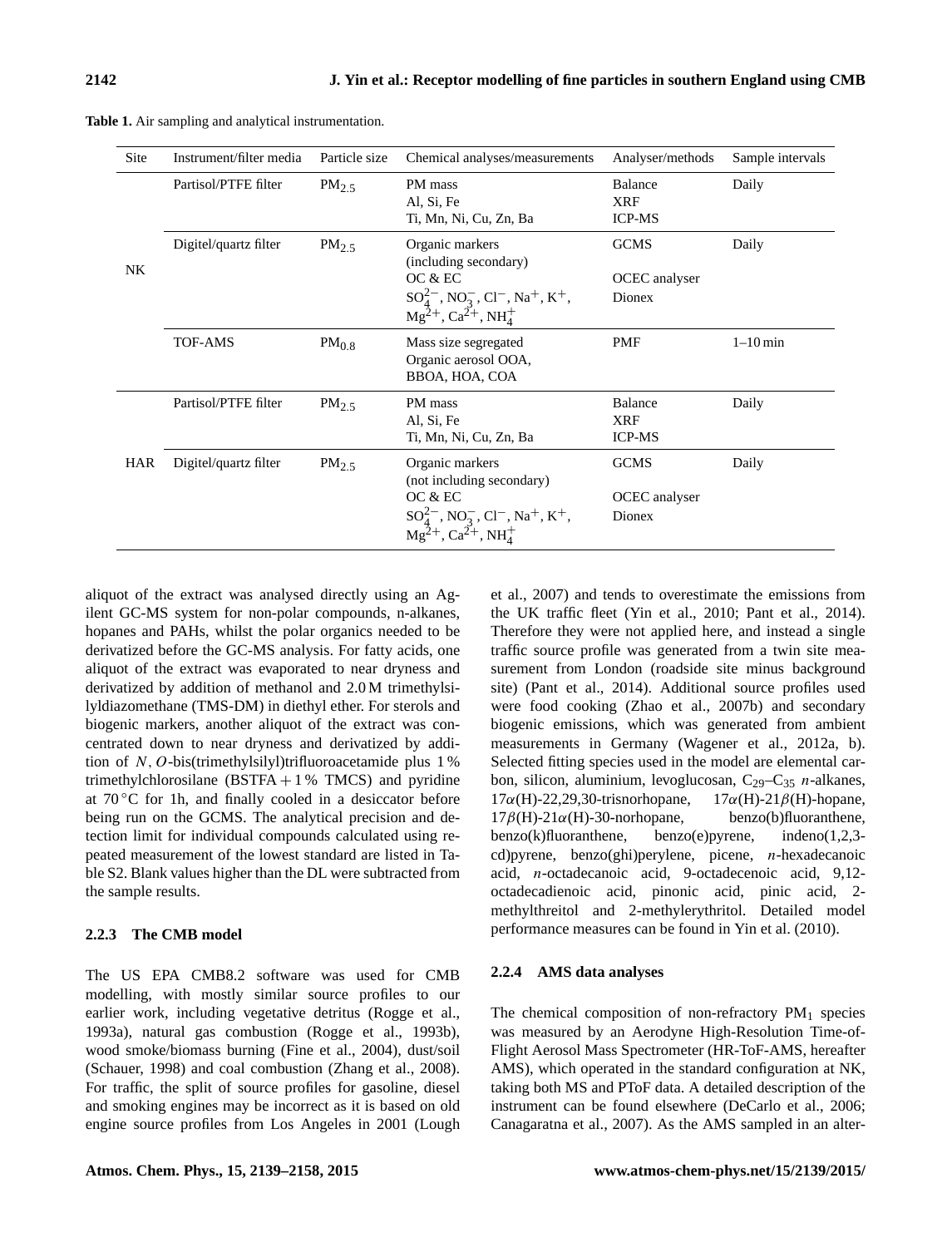nating sequence with other black carbon and aerosol volatility measurements, 5 min averaged ambient samples in "V mode" were only obtained every 30 min. Full details of the measurements are given in Young et al. (2014).

Data were analysed within Igor Pro (Wave metrics) using the standard analysis software packages, SQUIRREL v1.52J and PIKA v1.11J. A time- and composition-dependent collection efficiency (CE) was applied to the data based on the algorithm by Middlebrook et al. (2012) and was validated by comparing the volume concentration with that of the DMPS measurements. The AMS was calibrated using 350 nm monodisperse ammonium nitrate particles.

PMF (Paatero, 1997) was performed on the organic data matrix from the "V-mode" data, permitting analysis of peaks according to elemental composition (Sun et al., 2011). While the "W-mode" data could in theory provide a more detailed analysis, too low a fraction of peaks were consistently fit by PIKA (due to the lower signal-to-noise) to permit a meaningful PMF analysis. A front-end for using the related ME-2 algorithm (Lanz et al., 2008; Paatero, 1999) is currently available (Canonaco et al., 2013), which in some circumstances can produce more accurate data. However, the benefits of this approach are most significant when applied to unit mass resolution (UMR) data (from the Q-AMS, C-TOF-AMS and ACSM), where key peaks (such as  $C_3H_7^+$  $+$  and C<sub>2</sub>OH<sub>3</sub><sup>+</sup>) cannot be explicitly separated and therefore contribute to rotational ambiguity under normal PMF analysis. As this is not an issue with the HR-TOF-AMS data presented here, it was decided that it would be most appropriate to use PMF, so the results would not be influenced by a priori assumptions regarding the aerosol's behaviour.

The data were preprocessed in the recommended method of practice as described by Ulbrich et al. (2009). Isotopes were not included in the organic matrix and nitrogencontaining peaks were not deemed to have been successfully retrieved using PIKA. Five factors were identified: oxygenated OA (OOA), cooking OA (COA), hydrocarbon-like OA (HOA) and two solid fuel OA (SFOA 1 and SFOA 2), which had the appearance of "split" factors. While the four-factor solution (which contained only one SFOA factor) seemed to be valid, the five-factor solution gave improvements to diagnostics (e.g. Q) and correlations with ancillary data (e.g.  $NO<sub>x</sub>$ , BC and CO), so it was deemed that the fivefactor solution with the split SFOA factors was the most appropriate. The six-factor solution was discarded due to its significant dependency on initialization seed (unlike the solutions with five or fewer factors) and as well as the production of a factor that did not appear physically meaningful. Further details are presented in Young et al. (2014).

# **2.2.5 Rotational ambiguity**

Ambiguity due to rotational freedom within the solutions is a problem inherent to PMF, in common with many multivariate analyses; subtle changes in the mass spectral profiles can alter the mass concentrations of the factors, while still producing mathematically viable solutions (Paatero et al., 2002). This ambiguity was explored through varying the "fpeak" parameter and it was found that values between −0.6 and 1.0 produced solutions that could be considered valid (see Table S3). Outside of this range, solutions produced nonphysical factors or failed to converge properly. It was found that between these values, the concentrations of HOA and COA showed some variation, however the ambiguity was not a direct rotation between the two factors as would be expected for factors derived from UMR data. Because the high-resolution data are good for distinguishing HOA (which is mainly hydrocarbons) from COA (which contains oxygenated peaks), the HOA profile was consistent between all values of fpeak. Instead, the exchange of signals between profiles seemed to involve the COA and two SFOA factors, with HOA variance accounting for changes in the hydrocarbon peaks in the SFOA.

This range of variation can been seen as indicative of the amount of rotational ambiguity present in the solutions (Allan et al., 2010). However, the solution for fpeak  $= 0$  is used for further analysis, as this is most likely to be physically meaningful according to the recommendations of Paatero et al. (2002), which does not advocate the use of nonzero values of fpeak for environmental data.

#### **3 Results and discussion**

# **3.1 Measured ambient concentration levels at NK and HAR**

Average concentration statistics are shown in Table 2 for the measured components that are used in the CMB modelling. The mean concentrations of  $PM<sub>2.5</sub>$  and its chemical components were mostly higher at the NK urban site than at the HAR rural site except for woodsmoke (levoglucosan) and vegetative detritus (n-alkanes) marker compounds which showed the opposite, whilst similar concentrations were observed for chloride, nitrate and sulfate.

#### **3.1.1 Secondary organic marker components at NK**

Quantifiable concentration levels of the secondary biogenic compounds were detected  $(0.19-1.3 \text{ ng m}^{-3})$  (Table 2) at the London NK urban background site, but these levels are lower than those measured from other European sites (Table 3). Wagener et al. (2012a) conducted measurements at three sites  $(HV - high vegetation influenced site, LV - low$ vegetation influenced site and regV – regional vegetation influenced site) in Berlin, Germany, and reported higher levels of those molecular markers for  $PM_{10}$  and  $PM_{1.0}$  at HV,  $PM_{10}$  and  $PM_{1,0}$  at LV and  $PM_{10}$  at regV. Regardless of the different particle size fraction measured, the concentration levels in Berlin are roughly 2–10 times higher than those at the London site, presumably due to influences from the sur-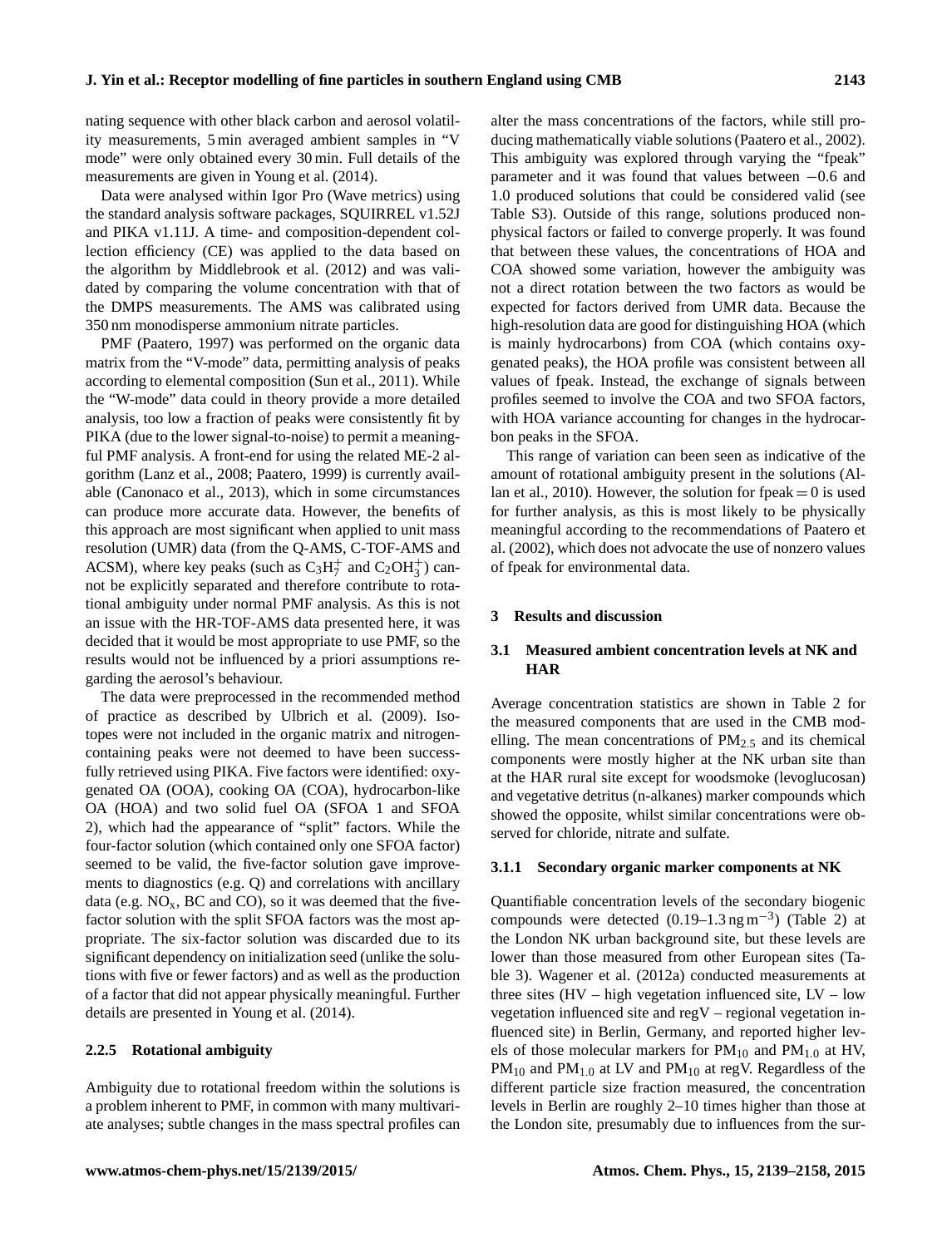|                                  |       |          | $\rm{NK}$                   |       |          | HAR                         |
|----------------------------------|-------|----------|-----------------------------|-------|----------|-----------------------------|
| Components                       | Mean  | Median   | 10 percentile/90 percentile | Mean  | Median   | 10 percentile/90 percentile |
| $PM_{2.5}$ (µg m <sup>-3</sup> ) | 15.7  | 12.6     | 4.9/29.8                    | 11.0  | 10.2     | 3.1/19.6                    |
| <b>OC</b>                        | 3.5   | 2.6      | 1.3/6.7                     | 2.3   | 2.1      | 0.46/5.0                    |
| $\rm EC$                         | 1.5   | 1.2      | 0.67/2.7                    | 0.68  | 0.56     | 0.12/1.3                    |
| $Cl^-$                           | 0.67  | 0.60     | 0.33/1.3                    | 0.50  | 0.45     | 0.23/0.76                   |
| $SO_4^{2-}$                      | 1.8   | 1.3      | 0.58/3.8                    | 1.7   | 1.3      | 0.46/4.4                    |
| $NO_3^-$                         | 3.5   | 2.6      | 0.69/7.6                    | 3.2   | 2.7      | 0.42/6.3                    |
| $\mathbf{Al}$                    | 0.044 | 0.035    | 0.017/0.086                 | 0.027 | 0.019    | 0.008/0.060                 |
| Si                               | 0.14  | 0.12     | 0.056/0.25                  | 0.077 | 0.056    | 0.023/0.15                  |
| Levo $(ng m^{-3})$               | 73.9  | 69.5     | 42.7/118                    | 94.5  | 99.0     | 27.2/152                    |
| C <sub>29</sub>                  | 2.1   | 1.7      | 1.2/4.0                     | 3.7   | 3.6      | 1.6/5.4                     |
| C31                              | 1.7   | 1.3      | 0.84/3.1                    | 2.9   | 3.0      | 0.93/4.3                    |
| C <sub>33</sub>                  | 0.75  | 0.43/2.0 | 1.2                         | 1.2   | 0.54/2.0 |                             |
| C <sub>35</sub>                  | 0.58  | 0.47     | 0.28/1.1                    | 3.1   | 3.5      | 0.4/4.3                     |
| $17\alpha$ TNohop                | 0.25  | 0.19     | 0.14/0.36                   | 0.079 | 0.075    | 0.042/0.12                  |
| $17\beta\alpha$ Nohop            | 0.50  | 0.41     | 0.24/0.84                   | 0.36  | 0.36     | 0.25/0.47                   |
| $17\alpha\beta$ Hop              | 0.33  | 0.26     | 0.20/0.39                   | 0.17  | 0.16     | 0.14/0.22                   |
| B(k)F                            | 0.67  | 0.50     | 0.15/1.4                    | 0.49  | 0.38     | 0.053/1.0                   |
| B(b)F                            | 0.54  | 0.39     | 0.15/1.1                    | 0.51  | 0.48     | 0.12/0.94                   |
| B(e)P                            | 0.48  | 0.35     | 0.14/0.94                   | 0.33  | 0.29     | 0.048/0.66                  |
| IP                               | 0.40  | 0.28     | 0.11/0.84                   | 0.29  | 0.23     | 0.041/0.62                  |
| PIC                              | 0.10  | 0.081    | 0.045/0.17                  | 0.044 | 0.034    | 0.005/0.10                  |
| B(ghi)PER                        | 0.47  | 0.35     | 0.15/0.94                   | 0.25  | 0.20     | 0.039/0.52                  |
| PalmA                            | 60.2  | 50.1     | 29.0/110                    | 19.0  | 13.7     | 7.2/34.5                    |
| LinoA                            | 7.9   | 2.0      | 0.17/14.2                   | 6.7   | 0.66     | 0.31/6.3                    |
| OleiA                            | 11.8  | 2.3      | 1.1/22.4                    | 3.0   | 1.6      | 0.66/3.2                    |
| SteaA                            | 26.6  | 22.7     | 12.6/43.1                   | 10.7  | 7.3      | 5.4/18.7                    |
| MethT                            | 0.19  | 0.13     | 0.05/0.27                   |       |          |                             |
| MethE                            | 0.31  | 0.26     | 0.12/0.39                   |       |          |                             |
| PinoA                            | 1.3   | 0.96     | 0.55/2.7                    |       |          |                             |
| PinicA                           | 0.94  | 0.56     | 0.11/2.5                    |       |          |                             |

**Table 2.** Concentration summary of measured components at NK and HAR.

Note: PM<sub>2.5</sub> mass and inorganic constituents in  $\mu$ g m<sup>-3</sup>; Organic markers in ng m<sup>-3</sup>.

rounding forest area at the Berlin sites. Higher levels were also found for pinonic and pinic acids in the  $PM_{10}$  fraction at a background station in southern Sweden, with higher levels in summer than in winter (Hyder et al., 2012), and for 2-methylthreitol and 2-methylerythritol in  $PM_{10}$  at a rural background site at Hyytiälä, Finland (Kourtchev et al., 2005). It is interesting to note that similar concentrations have been observed at the rural background site, Hyytiälä, Finland in autumn 2004 for the two isoprene-oxidation products to those at the UK NK site, although the former is surrounded by forests. Clearly meteorological/seasonal effects as well as source proximity can influence the levels of the biogenic secondary organic markers, which explains the low concentrations detected at our site in the winter months. In particular, the isoprene-derived compounds show much higher levels in summer than in winter, whilst similar concentrations were observed for  $\alpha$ -pinene-derived products (Wagener et al., 2012a), which may explain the higher concentrations of pinic and pinonic acids than 2-methyltetrols at our NK site. Another study in summer 2002, in a coniferous forest in Germany (Plewka et al., 2006), indicated very different day and night concentrations, with higher night-time levels for pinic acid, but higher daytime levels for pinonic acid, 2-methylthreitol and 2-methylerythritol.

Apart from the European data, sampling has also been reported from four sites in a heavily wooded region in the southeastern US in June 2004, and also showed higher average concentrations of 2-methylthreitol and 2 methylerythritol of 4.8 and 11.9 ng m−<sup>3</sup> at the inland sites, and 1.6 and 4.9 ng m−<sup>3</sup> at the coastal site (Clements and Seinfeld, 2007). It is noticeable that the concentrations of 2-methylerythritol are always higher than those of 2 methylthreitol at both our NK site and in the published work, whilst higher levels of pinonic acid than pinic acid were observed at NK and in Berlin, Germany (Wagener et al., 2012a) but not at the background station in southern Sweden (Hy-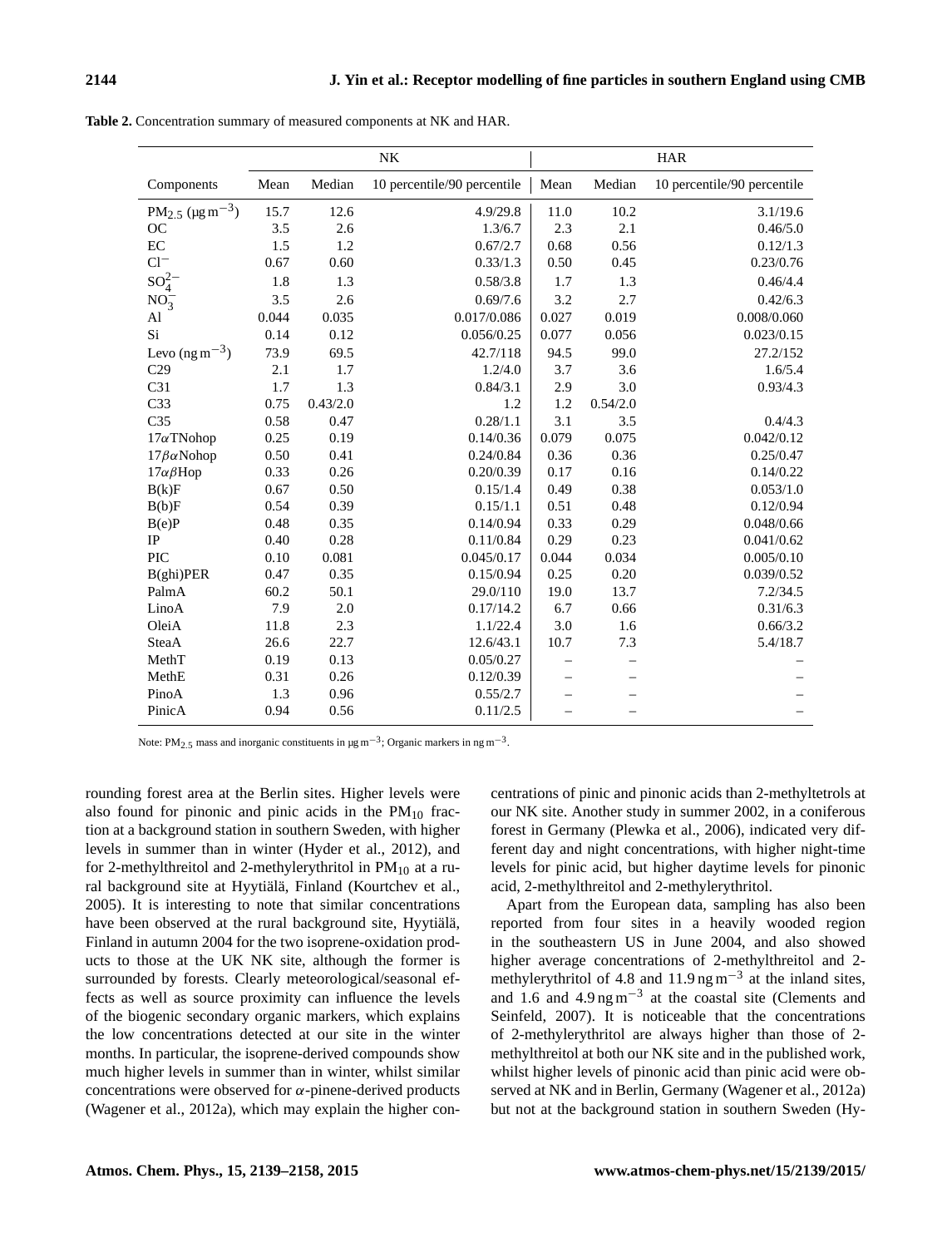# **J. Yin et al.: Receptor modelling of fine particles in southern England using CMB 2145**

**Table 3.** Comparison of data for mean concentrations of secondary biogenic molecular markers.

| Site                                                         | Season/fraction                    | 2-Methyl-<br>threitol | 2-Methyl-<br>erythritol | 2-Methyl-<br>tetrols     | Pinonic<br>acid | Pinic<br>acid | Pinonic $+$<br>Pinic acids | References                         |
|--------------------------------------------------------------|------------------------------------|-----------------------|-------------------------|--------------------------|-----------------|---------------|----------------------------|------------------------------------|
| NK, London, UK, urban<br>background                          | Jan-Feb 2012/<br>PM <sub>2.5</sub> | 0.19                  | 0.31                    | 0.50                     | 1.3             | 0.94          | 2.3                        |                                    |
| HV (high vegetation<br>site), Berlin, Germany                | Feb-Oct 2010/<br>$PM_{10}$         | 0.8                   | 1.4                     | 2.2                      | 13.2            | 3.9           | 17.1                       | Wagener et<br>al. (2012a, b)       |
| LV (roadside, low<br>vegetation), Berlin,<br>Germany         | Feb-Oct<br>2010/<br>$PM_{10}$      | 0.6                   | 1.2                     | 1.8                      | 8.4             | 2.2           | 10.6                       | Wagener et<br>al. $(2012a, b)$     |
| RegV (background,<br>regional influence),<br>Berlin, Germany | Feb-Oct 2010/<br>$PM_{10}$         | 0.8                   | 1.2                     | 2.0                      | 15.3            | 5.6           | 20.9                       | Wagener et<br>al. (2012a, b)       |
| HV (high vegetation<br>site), Berlin, Germany                | Feb-Oct 2010/<br>$PM_1$            | 0.6                   | 1.1                     | 1.7                      | 11.9            | 3.1           | 15.0                       | Wagener et<br>al. $(2012a, b)$     |
| LV (roadside, low<br>vegetation), Berlin,<br>Germany         | Feb-Oct 2010/<br>PM <sub>1</sub>   | 0.3                   | 0.8                     | 1.1                      | 6.9             | 2.3           | 9.2                        | Wagener et<br>al. (2012a, b)       |
| Vavihill, background,<br>southern Sweden                     | 2008-2009/<br>$PM_{10}$            |                       | $\overline{a}$          | $\overline{\phantom{0}}$ | 3.02            | 3.03          | 6.1                        | Hyder et<br>al. (2012)             |
| Hyytiälä, Finland, rural<br>with forests surrounded          | summer 2004/<br>PM <sub>1</sub>    | 5.1                   | 21.2                    | 26.3                     |                 |               |                            | Kourtchev et<br>al. (2005)         |
| Hyytiälä, Finland, rural<br>with forests surrounded          | autumn 2004/<br>PM <sub>1</sub>    | 0.18                  | 0.29                    | 0.47                     |                 |               |                            | Kourtchev et<br>al. (2005)         |
| Southeastern US, urban<br>& urban background                 | June 2004                          | 4.8                   | 11.9                    | 16.7                     |                 |               |                            | Clements and<br>Seinfeld<br>(2007) |
| Southeastern US, rural                                       | June 2004                          | 1.6                   | 4.9                     | 6.5                      |                 |               |                            | Clements and<br>Seinfeld<br>(2007) |

der et al., 2012) where similar mean concentrations were observed.

#### **3.1.2 Primary organic components at NK and HAR**

Concentrations of both biogenic and anthropogenic primary molecular marker compounds were mostly similar or higher in comparison with those of secondary marker compounds at the UK NK site, where anthropogenic sources such as traffic emissions, woodsmoke and food cooking markers play an important role. Higher levels were found for levoglucosan (Levo) (73.9 and  $94.5 \text{ ng m}^{-3}$ ), hopanes  $(0.25-0.50 \text{ and } 0.079-0.36 \text{ ng m}^{-3})$  and PAHs  $(0.10-0.67)$  and  $0.044-0.51$  ng m<sup>-3</sup>) at the current Southeast England sites NK and HAR in winter 2012 than that measured at the UK West Midlands urban background monitoring site, EROS, (Levo: 9.2 ng m<sup>-3</sup>; hopanes: 0.08– 0.18 ng m<sup>-3</sup>; PAHs: 0.06–0.27 ng m<sup>-3</sup>) and rural site CPSS (Levo: 7.7 ng m−<sup>3</sup> ; hopanes: 0.07–0.15 ng m−<sup>3</sup> ; PAHs: 0.05– 0.21 ng m−<sup>3</sup> ) in 2007–2008 (Harrison and Yin, 2010), but lower levels were observed for n-alkanes from the current

study (0.58–2.1 and 1.2–3.7 ng m<sup>-3</sup> for NK and HAR), presumably due to a seasonal effect, since earlier results (1.0– 5.2 and 1.8–4.7 ng m−<sup>3</sup> for EROS and CPSS) cover both summer and winter periods. Similar or higher n-alkane concentration levels can be found from the current study if compared with winter periods only for EROS  $(0.73-1.9 \text{ ng m}^{-3})$ and CPSS  $(0.47-1.7 \text{ ng m}^{-3})$ .

#### **3.2 CMB model results**

Source contributions to fine-particulate OC and  $PM_2$ , were calculated with the CMB model for the averaged samples for the whole sampling periods and for the individual daily samples for NK and HAR sites (Table 4 and Figs. 1–4).

# **3.2.1 Source contributions to fine OC from the CMB model**

Seven primary pollution sources were apportioned initially using the average concentration data (Table 4 and Fig. S1) that contribute on average about 53 % at NK and 56 %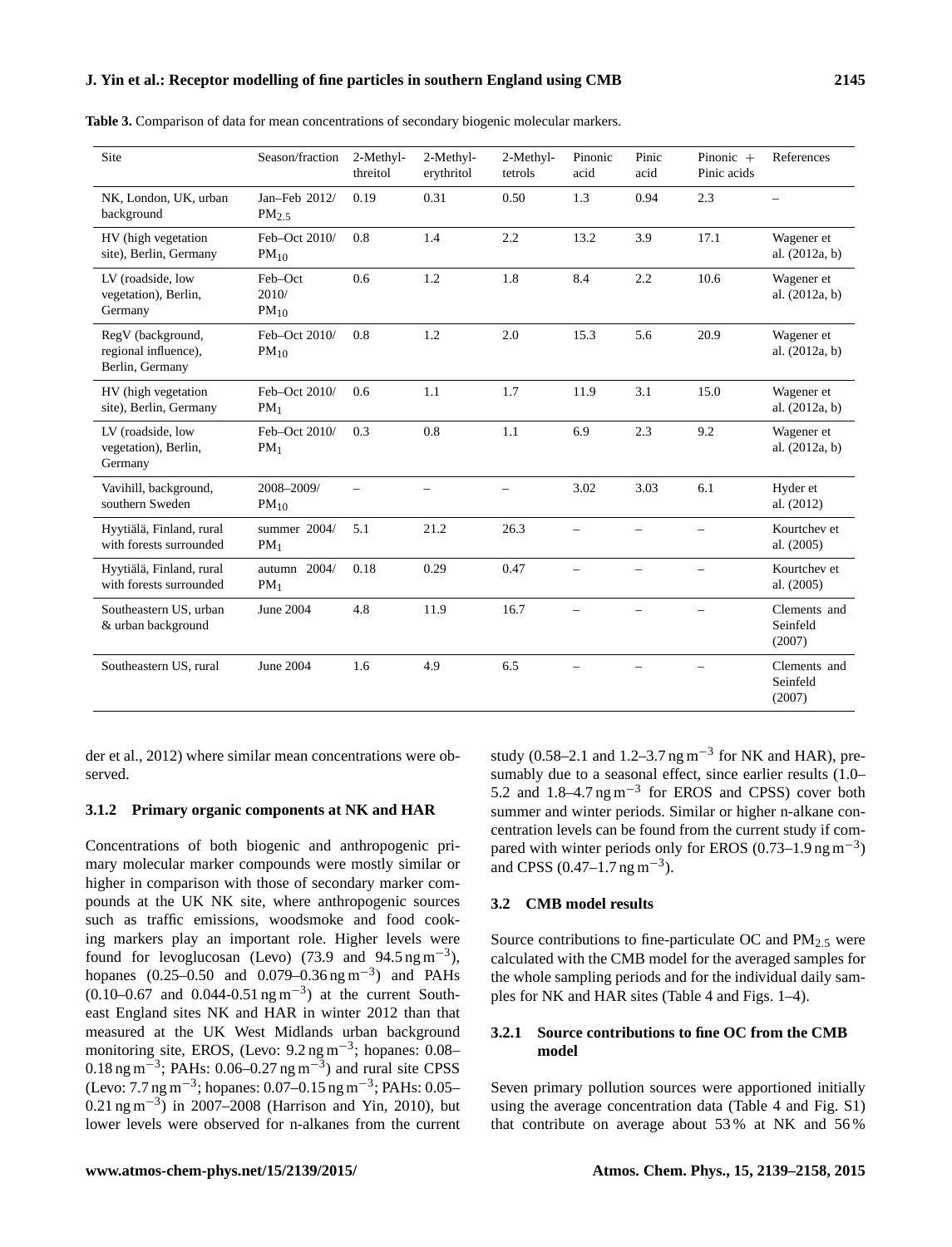| Table 4. Source contribution estimates (SCE) ( $\mu$ g m <sup>-3</sup> ) and standard deviation (SD) for fine-particulate OC and PM <sub>2.5</sub> at NK and HAR from |  |
|-----------------------------------------------------------------------------------------------------------------------------------------------------------------------|--|
| the CMB model.                                                                                                                                                        |  |

|                                     |                    |                 | <b>OC</b>       |                   |                 | PM <sub>2.5</sub> |                  | $OC/PM_{2.5}$ |
|-------------------------------------|--------------------|-----------------|-----------------|-------------------|-----------------|-------------------|------------------|---------------|
| Source name                         |                    | NK <sup>a</sup> | NK <sup>b</sup> | HAR <sup>a</sup>  | NK <sup>a</sup> | NK <sup>b</sup>   | HAR <sup>a</sup> |               |
|                                     | <b>SCE</b>         | 0.069           | 0.069           | 0.11              | 0.21            | 0.21              | 0.35             | 0.324         |
| Vegetation                          | <b>SD</b>          | 0.010           | 0.010           | 0.015             | 0.030           | 0.030             | 0.048            |               |
|                                     | <b>SCE</b>         | 0.53            | 0.53            | 0.64              | 0.64            | 0.64              | 0.76             | 0.836         |
| Woodsmoke                           | <b>SD</b>          | 0.11            | 0.11            | 0.14              | 0.14            | 0.14              | 0.16             |               |
|                                     | <b>SCE</b>         | 0.046           | 0.046           | 0.042             | 0.054           | 0.054             | 0.049            | 0.849         |
| Natural gas                         | <b>SD</b>          | 0.009           | 0.009           | 0.007             | 0.011           | 0.011             | 0.008            |               |
| Dust/soil                           | <b>SCE</b>         | 0.044           | 0.044           | 0.016             | 0.34            | 0.34              | 0.12             | 0.131         |
|                                     | <b>SD</b>          | 0.036           | 0.036           | 0.015             | 0.27            | 0.27              | 0.11             |               |
| Coal                                | <b>SCE</b>         | 0.074           | 0.074           | 0.041             | 0.17            | 0.17              | 0.094            | 0.432         |
|                                     | <b>SD</b>          | 0.020           | 0.020           | 0.009             | 0.046           | 0.046             | 0.021            |               |
| Food cooking                        | <b>SCE</b>         | 0.39            | 0.39            | 0.072             | 0.69            | 0.69              | 0.13             | 0.566         |
|                                     | <b>SD</b>          | 0.066           | 0.066           | 0.013             | 0.12            | 0.12              | 0.023            |               |
| Total traffic                       | <b>SCE</b>         | 0.73            | 0.73            | 0.36              | 1.26            | 1.26              | 0.61             | 0.579         |
|                                     | <b>SD</b>          | 0.35            | 0.35            | 0.16              | 0.86            | 0.86              | 0.29             |               |
| Biogenic secondary                  | <b>SCE</b>         |                 | 0.90            |                   |                 | 1.63              |                  | 0.556         |
|                                     | <b>SD</b>          |                 | 0.17            |                   |                 | 0.31              |                  |               |
| Other-OC/OM                         | <b>SCE</b>         | 1.64            | 0.73            | 1.02              | 2.95            | 1.32              | 1.84             | 0.556         |
|                                     | <b>SD</b>          |                 |                 |                   |                 |                   |                  |               |
| Sea salt                            | SCE                |                 |                 |                   | 1.1             | 1.1               | 0.82             |               |
|                                     | <b>SD</b>          |                 |                 | $\qquad \qquad -$ | 0.020           | 0.020             | 0.020            |               |
| Ammonium sulfate                    | <b>SCE</b>         |                 |                 |                   | 2.2             | 2.2               | 2.1              |               |
|                                     | <b>SD</b>          |                 |                 | $\qquad \qquad -$ | 0.028           | 0.028             | 0.028            |               |
| Ammonium nitrate                    | <b>SCE</b>         |                 |                 |                   | 5.8             | 5.8               | 4.1              |               |
|                                     | <b>SD</b><br>0.072 | 0.072           | 0.072           |                   |                 |                   |                  |               |
| Measured OC/PM <sub>2</sub> $\zeta$ | Mass               | 3.5             | 3.5             | 2.3               | 15.7            | 15.7              | 11.0             |               |

Notes: Figures in bold were not statistically different from zero; <sup>a</sup> modelled without biogenic secondary source profile; <sup>b</sup> modelled with biogenic secondary source profile.

at HAR of the particulate organic carbon including traffic, woodsmoke/biomass burning, food cooking, vegetative detritus, coal combustion, natural gas combustion and road dust/soil. The most significant sources identified are vehicle exhaust and woodsmoke emissions contributing about 21 and 15 % of organic carbon (OC) at the London urban background NK site, and 16 and 28 % at the rural HAR site. Other sources together contribute a relatively smaller amount of about 18 % for NK and 12 % for HAR respectively, including a significant amount of food cooking particularly at NK (NK: 11 % and HAR: 3 %), coal combustion (NK: 2 % and HAR: 2 %), vegetative detritus (NK: 2 % and HAR: 5 %), natural gas combustion (NK: 1 % and HAR: 2 %) and dust/soil (NK: 1 % and HAR: 1 %). As expected, most of the source contribution estimates, such as traffic, food cooking, coal combustion, dust/soil were larger at the urban site NK than that at the rural site HAR, where dust/soil (in bold figures) was not statistically significant over the winter period. The unidentified sources, referred to as "Other-OC", calculated as the difference between the measured total organic carbon and the sum of all source contribution estimates has been considered as being mostly secondary organic aerosol (SOA) (Yin et al., 2010) and any unidentified primary sources that are not accounted for in the CMB modelling. These represent about 47 % at NK and 44 % at HAR of the measured particulate OC over the whole sampling period. Daily source contributions fluctuate at both sites with a tendency that higher percentage mass explained by the model mostly occurred when ambient OC levels were low, and on the other hand, a large unapportioned Other-OC component was often associated with high OC levels, indicative that secondary sources played an important role in these samples.

In order to apportion the Other-OC component, a source profile of the secondary biogenic component was generated using the mean ambient measurement data from Berlin, Germany (Wagener et al., 2012a). Both  $PM_{10}$  and  $PM_{1.0}$  fractions were available, but the  $PM_{1,0}$  was used since previous data obtained by Wagener et al. (2012a) suggested that those biogenic markers were present mostly in the fine rather than the coarse fraction. The newly measured data on secondary biogenic molecular markers at NK, the 2-methyltetrols and the  $\alpha$ -pinene-oxidation products, pinonic and pinic acid was combined with those source markers used earlier, and the CMB calculation was repeated to estimate an OC source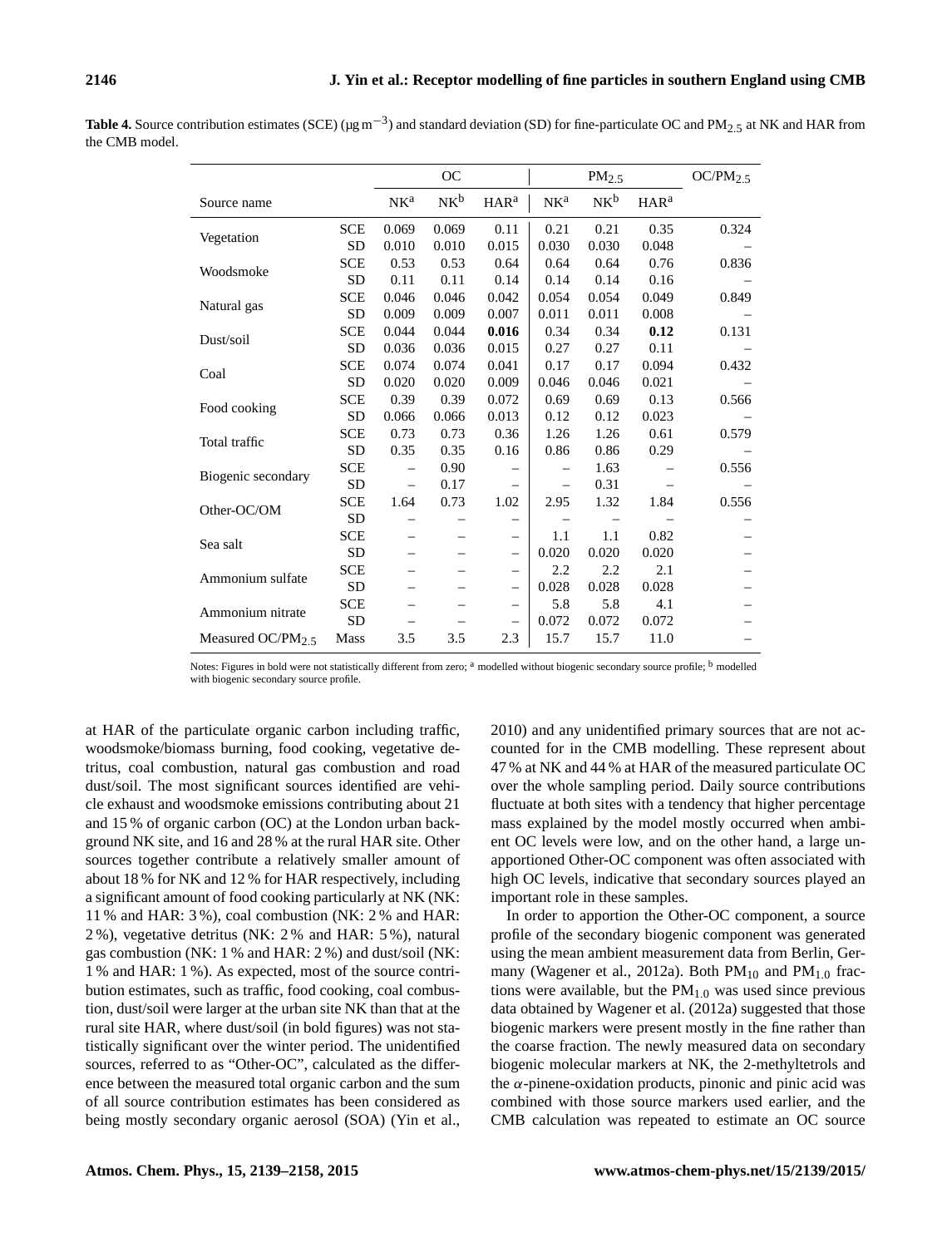



**Figure 1.** Daily OC source contributions at NK and HAR (without secondary biogenic component identified separately).



**Figure 2.** Daily OC source contribution estimates with secondary biogenic components at NK.

contribution from secondary biogenic sources. Table 4 and Fig. S1 show the mean results with (NK2012b) and without (NK2012a) the addition of these new molecular markers.

On average, organic carbon was much better accounted for at NK (79 %) with the addition of the secondary biogenic



**Figure 3.** Daily  $PM_{2.5}$  source contribution estimates with secondary biogenic components at NK.



Figure 4. Daily PM<sub>2.5</sub> source contribution estimates at HAR.

sults (Figs. 1 and 2) showed, as expected, fluctuations for components than without (54 %). In addition to the major primary source components, traffic (0.73 µg m−<sup>3</sup> ), woodsmoke (0.54  $\mu$ g m<sup>-3</sup>) and food cooking (0.39  $\mu$ g m<sup>-3</sup>), the secondary biogenic concentration was estimated at  $0.90 \,\text{\mu g m}^{-3}$ , representing about 26 % of the total organic carbon mass for North Kensington in winter 2012. Similar concentration estimates were obtained using a PMF model in Berlin with ranges for PM<sub>10</sub> of 0.34–0.84  $\mu$ g m<sup>-3</sup> and PM<sub>1.0</sub> of 0.43– 1.03 μg m<sup>-3</sup> in the colder months, and as 0.9–1.5 μg m<sup>-3</sup> for PM<sub>10</sub> and 1.1–1.2 µg m<sup>-3</sup> for PM<sub>1.0</sub> in the warmer months (Wagener et al., 2012b). Relative source contributions to OC in Berlin were mostly similar to the UK site for the colder months (6.3–32.2 %), but higher values were obtained for the warmer period (20.0–54.5 %) in Berlin. Daily CMB rethe source contribution, with a few days when more OC was apportioned by the model than was measured (Fig. 2). Over 30 % of the OC was attributed to Other-OC on the days starting 13, 17, 30–31 January and 3–5 February when higher pollution levels of OC occurred, which is likely due to other biogenic and anthropogenic primary or secondary sources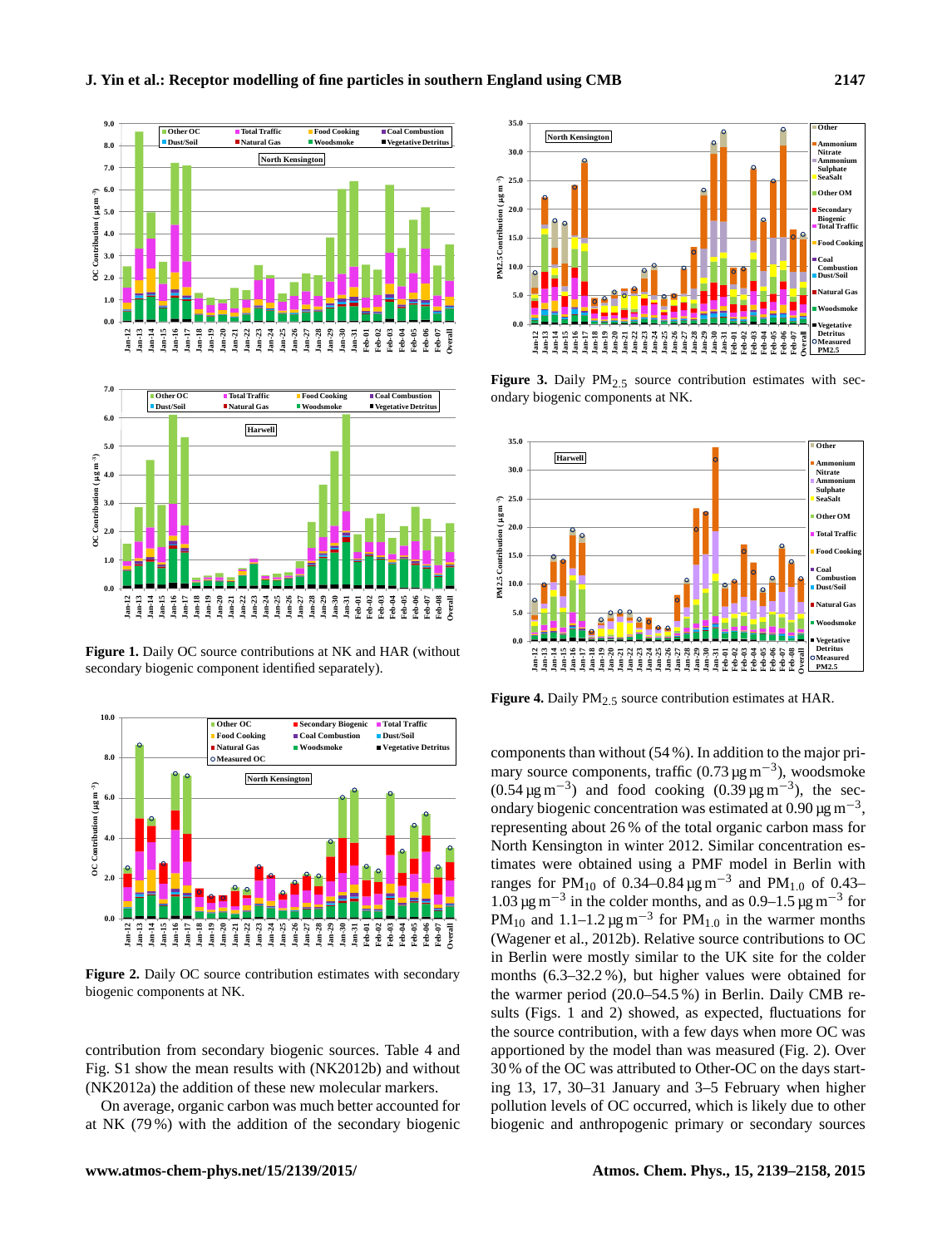that are not accounted for on those days. Air mass back trajectories (Fig. S2) over those periods indicated that the high OC levels were strongly influenced by pollutants transported from mainland Europe on 17, 30 and 31 January, whilst during 13 January local or regional sources within the UK were dominant as the air mass travelled across the Atlantic Ocean and passed through southern England before reaching the site. On 3–5 February, both sources from mainland Europe and UK regional/local sources may have contributed.

# **3.2.2 Source contributions to PM2**.**<sup>5</sup> from the CMB model**

Source contribution estimates were calculated by multiplication of the fine OC source apportionment concentrations by the ratios of  $PM_{2.5}$  mass to fine OC obtained from the same source profiles used for the primary OC apportionment (Pant et al., 2014; Rogge et al., 1993a, b; Fine et al., 2004; Zhang et al., 2008; Schauer, 1998; Zhao et al., 2007b). Whilst the aerosol mass to OC ratio is not available for the secondary biogenic sources, a ratio of 1.8 was used to obtain this source contribution estimate for the NK site (Utembe et al., 2009). In addition to the seven/eight source components calculated from OC source contribution estimates, other organic matter (Other-OM) was estimated by multiplying the "Other-OC" by a factor of 1.8 (Utembe et al., 2009). Sea salt calculated as  $1.65 \times Cl^-$ , ammonium sulfate as  $1.38 \times SO_4^{2-}$  and ammonium nitrate as  $1.29 \times NO_3^-$  were added into the PM<sub>2.5</sub> source apportionment (Harrison et al., 2003).

The output of the CMB model is critically dependent upon the source profiles used. The starting point was those used by Yin et al. (2010) which were mostly derived from earlier work in North America. A sensitivity study was conducted in which three ways were used of estimating the profile for road traffic following the work of Pant et al. (2014). The first two methods used dynamometer data, one using profiles of gasoline and diesel exhaust from dynamometer tests reported by Schauer et al. (1999, 2002). Secondly, more recent dynamometer data, reported by Lough et al. (2007), were utilized. Thirdly, a profile for road traffic created from measurements in a heavily trafficked street canyon in London after subtraction of the local urban background as reported in Pant et al. (2014) was tested. This profile seems more likely to be reflective of the current vehicle fleet in London as the data are relatively recently collected. For each of these three traffic profiles, CMB was run with two different woodsmoke profiles, both taken from the USEPA SPECIATE database, one for USEPA Region 4 and the other for USEPA Region 5. In order to judge which source profiles gave the best results, the estimate for road traffic exhaust from CMB was compared with an estimate based on elemental carbon using an OC / EC ratio of 0.63 as measured in recent London data as well as an OC / EC ratio of 0.35 as reported for roadside sites in Europe by Pio et al. (2011). The derivations from elemental carbon concentration gave estimated traffic OC of  $0.96 \,\text{\mu g m}^{-3}$ 

and 0.54 µg m−<sup>3</sup> from the two OC / EC ratios. The CMB estimate of traffic exhaust OC from the application of the traffic source profile derived from data collected in London by Pant et al. (2014) of 0.73  $\mu$ g m<sup>-3</sup> lay comfortably between these values, and hence the measured London profile was our final choice.

There was also some sensitivity of the model output to the choice of woodsmoke profile, with the EPA Region 5 profile giving an estimate for woodsmoke OC of  $0.53 \mu g m^{-3}$ and that for EPA Region 4, giving 0.78 µg m−<sup>3</sup> of organic carbon. The estimate for woodsmoke organic carbon based upon mean levoglucosan for the campaign times a factor of 7.35 (Puxbaum et al., 2007) gave an OC concentration of  $0.54 \,\mathrm{\mu g\,m}^{-3}$  which lay very much closer to the estimate using the USEPA Region 5 source profile and therefore this profile was adopted for the final runs of the model.

Once the optimal source profiles had been selected using the campaign averaged data set, source contribution estimates to OC and  $PM<sub>2.5</sub>$  were run both on the averaged data set and on the data for each separate day of the campaign. Since the model needs to be separately optimized for each measurement day, the average of the daily model runs presented in Table S4 is slightly different from that derived from the overall campaign averaged concentration data which is reported in Table 5. Unless stated otherwise, source contribution estimates reported are derived from the overall average data set.

Concentrations of woodsmoke  $PM_{2.5}$  were found by the CMB model to be an average of  $0.64 \,\mathrm{\upmu g\,m^{-3}}$  at North Kensington in the winter 2012 campaign and 0.77  $\mu$ g m<sup>-3</sup> at Harwell during the same campaign (from daily data). These concentrations are slightly higher but comparable in magnitude to those measured in London in the winter of 2011 (Harrison et al., 2012). As they were measured at the coldest time of the year, it can be anticipated that annual average concentrations of woodsmoke would be appreciably lower than from those measured during the winter campaign and probably no more than 50 % of these concentrations.

PM<sub>2.5</sub> source apportionment results for both mean and daily samples at NK and HAR sites are shown in Table 4 and Figs. 3 and 4.  $PM<sub>2.5</sub>$  mass was well explained by those source components which represented about 81 % / 92 % without/with the addition of secondary biogenic component at the urban NK site over the winter period. This comprised on average 37 % ammonium nitrate, 14 % ammonium sulfate, 8 % exhaust emissions, 10 % secondary biogenic, 7 % sea salt and 24 % of all other identified/unidentified source components (vegetative detritus, woodsmoke, natural gas, coal, dust/soil, food cooking, Other-OM and the unidentified component). The rural HAR site, with 83 % total explained PM2.<sup>5</sup> mass, showed similar relative source contributions from ammonium salts (37 % ammonium nitrate and 19 % ammonium sulfate) but a smaller relative contribution from vehicle exhaust emissions (6 %). In comparison, ammonium salts were also predominant in the UK West Mid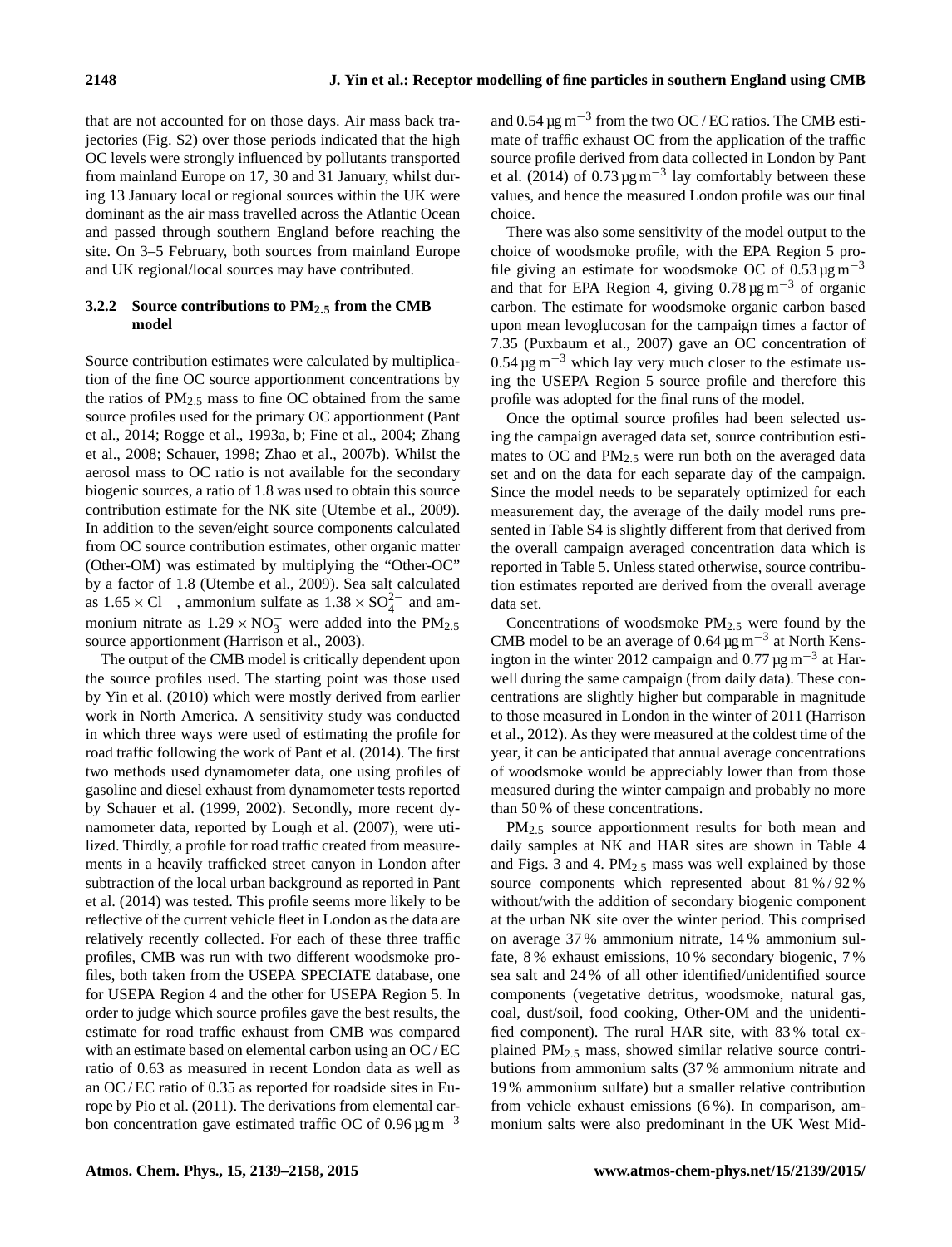**Table 5.** RMA regression results for CMB and AMS-PMF organic matter estimates and related variables.

|                                   |       | NK2012    |       |
|-----------------------------------|-------|-----------|-------|
| Pair of variables                 | Slope | Intercept | $r^2$ |
| AMS-SFOA/CMB-WS                   | 2.81  | $-0.69$   | 0.75  |
| $AMS-SPOA/CMB-(WS + coal)$        | 2.40  | $-0.64$   | 0.78  |
| AMS-COA/CMB food cooking          | 2.24  | $-0.33$   | 0.80  |
| AMS-HOA/CMB traffic               | 1.24  | $-0.32$   | 0.80  |
| AMS $(SFOA + COA + HOA)/CMB$      | 1.85  | $-1.14$   | 0.91  |
| $(WS + coal + food + traffic)$    |       |           |       |
| AMS-OOA/CMB Other-OM              | 0.39  | $-0.06$   | 0.69  |
| AMS-OOA/Sec-OC                    | 0.81  | 0.18      | 0.64  |
| AMS OOA/measured $SO_4^{2-}$      | 0.71  | $-0.27$   | 0.79  |
| AMS OOA/measured $NO_3^-$         | 0.33  | $-0.16$   | 0.80  |
| CMB Other-OC/Sec-OC               | 0.99  | 0.66      | 0.84  |
| CMB Other-OM/measured $SO_4^{2-}$ | 1.13  | 0.78      | 0.39  |
| CMB Other-OM/measured $NO_3^-$    | 0.58  | 0.84      | 0.42  |

lands sites for both winter (urban background: 33.6 %, rural: 37.7 %) and summer (urban background: 52.5 %, rural: 44.2 %) periods (Yin et al., 2010), with much higher estimated contributions from vehicular emissions in the winter months (urban background: 29.0 %, rural: 23.7 %), due to apportionment with separate traffic source profiles for diesel, gasoline and smoking engines which led to an overestimation (Pant et al., 2014). In addition, the source contribution estimates from food cooking (previously not apportioned) were not large but significant particularly at the urban NK site (OC: 0.39  $\mu$ g m<sup>-3</sup>, PM<sub>2.5</sub>: 0.69  $\mu$ g m<sup>-3</sup>) representing about 11 % of the OC and 4 % of the  $PM_{2.5}$  mass. As discussed for OC above, the secondary biogenic source contribution, 26 % for OC and 10 % for  $PM_{2.5}$  at the UK site NK, cannot be ignored, particularly as during summer months this component may be significantly larger (Wagener et al., 2012b). Heal et al. (2011) studied the carbon-14 content in  $PM_{2.5}$ samples from a UK West Midlands urban background site (EROS) in 2007/2008, and found that the fraction of contemporary total carbon  $f_c$  (TC) was positively correlated to the ratio SOC/TC, which were both related to air-mass origin, suggesting that secondary organic aerosol is substantially associated with the oxidation of biogenic VOC emissions from terrestrial contemporary carbon sources from continental Europe. An average estimate of about 40 % of the total carbon and 9–29 % of the  $PM_{2.5}$  was attributed to biogenic SOC or biogenic SOA (Heal et al., 2011). Those contribution estimates were higher in comparison with the current CMB estimates from the NK site (26 and 10% for OC and  $PM_{2,5}$ ), which is likely due to (a) use of a different sampling season, i.e. the study at NK only involved winter months while both winter and summer months were included in the study by Heal et al. (2011), and (b) estimates of contemporary carbon using carbon-14 also contain sources of non-fossil OC/OA other than biogenic SOC/SOA, whilst the estimates from the current study include only those components which correlate with the oxidation products of  $\alpha$ -pinene or isoprene.

The results from NK indicate an average secondary/Other-OC organic component of  $PM_{2.5}$  mass of 2.95  $\mu$ g m<sup>-3</sup>, of which  $1.63 \,\mathrm{\upmu g\,m}^{-3}$  (55 %) is accounted for by the inclusion of oxidation products of  $\alpha$ -pinene and isoprene. The CMB method can address the composition and origin of this material, but does not explicitly consider its mechanism of formation. It seems very probable that production of other biogenic VOC and their oxidation products would correlate strongly with  $\alpha$ -pinene and isoprene, which are recognized as two of the main precursors of biogenic secondary organic aerosol. This leads to the tentative conclusion that at least 55 % of the secondary organic aerosol (SOA) is biogenic in origin, even during winter, consistent with the conclusions of both Heal et al. (2011) and Charron et al. (2013) that SOA in the south and Midlands of the UK is dominated by the biogenic component. By inference, up to 45 % of SOA may arise from anthropogenic precursors such as toluene.

#### **4 Comparison between CMB and AMS-PMF estimates**

The AMS data collected at NK during winter 2012 were analysed and apportioned using the PMF model based on the method used by Allan et al. (2010). Full details of the methods are available from Young et al. (2014). The results identified five source emission components that contribute to organic aerosols/matter (OA/OM), including one secondary component (OOA) and four primary components, two biomass burning/solid fuel burning organic aerosol (SFOA) factors, cooking organic aerosol (COA) and traffic related/hydrocarbon-like organic aerosol (HOA). Estimates of OC from the CMB model are then converted into source contribution estimates to  $PM_{2.5}$  (Table 4) using conversion factors established in earlier work (Yin et al., 2010, and references therein). The conversion of organic carbon to  $PM_{2.5}$ mass is to allow for other elements (H, N, O) associated with carbon in the organic compounds, as well as other chemical constituents associated with that source. For example, in the case of road traffic exhaust, there is a component of elemental carbon which is included, and for dust/soil, major contributions from inorganic constituents of soil (Si, Al, etc.) are included. For comparison with the AMS results, OC values calculated from the CMB modelling have been converted to OM by applying OM / OC ratios considered appropriate to the source, as illustrated in Table 6 and Fig. 5. The two SFOA factors have been summed as this gave the strongest correlation to both the woodsmoke and woodsmoke-plus-coal contributions derived from the CMB. Table 6 used OC average estimates calculated from the daily CMB results, shown in Table S4, in order to be consistent with Fig. 5. The conversion of OC to PM2.<sup>5</sup> in Table 4 used factors taken from earlier CMB studies (see Sect. 3.2.2). Different factors were used to estimate values of OM in Table 6 based upon extensive liter-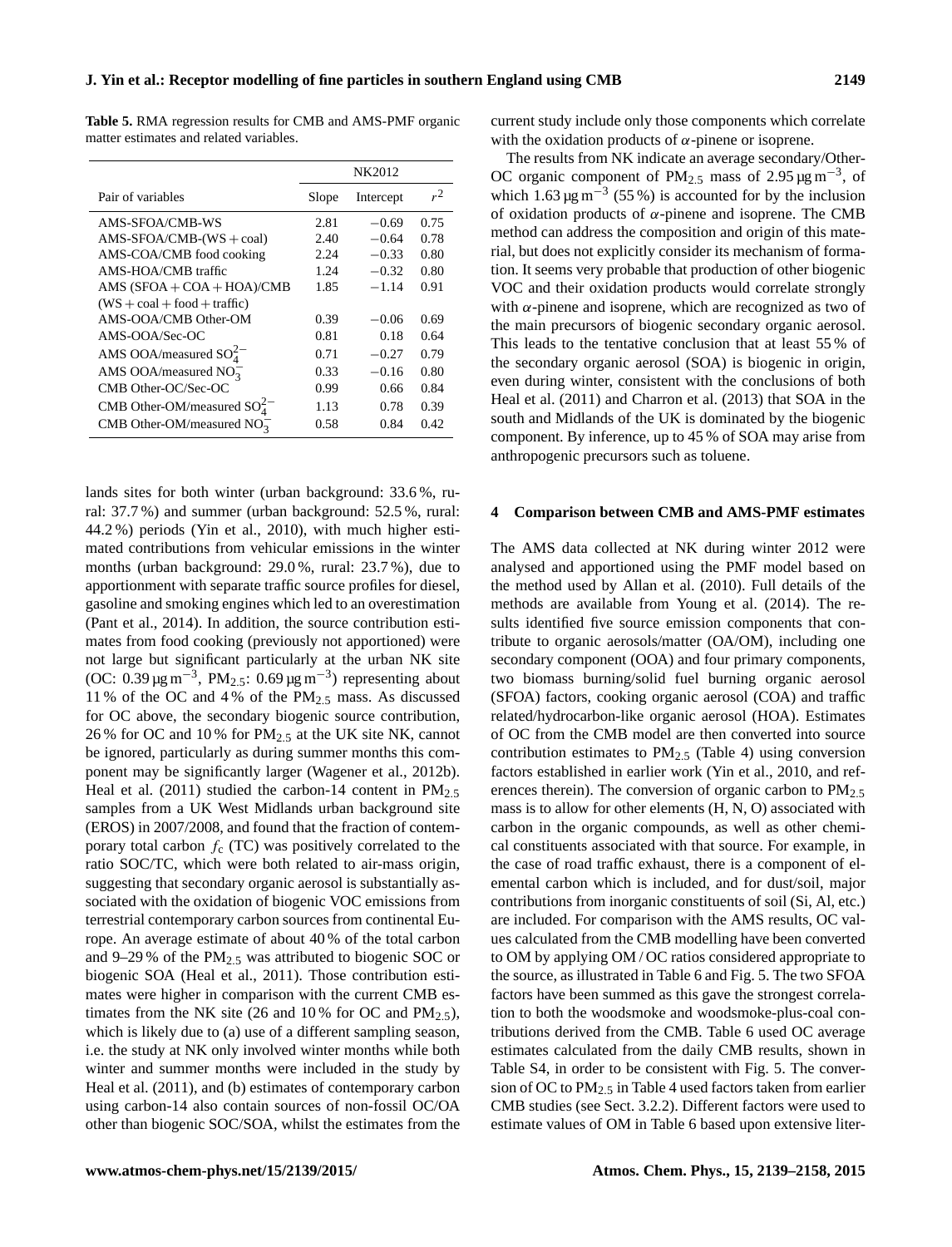**Table 6.** Comparison of apportionment of organic matter by the AMS-PMF and CMB method at NK ( $\mu$ g m<sup>-3</sup>).

| Source        | CMB<br>estimate | <b>AMS-PMF</b><br>estimate |
|---------------|-----------------|----------------------------|
| Woodsmoke     | 0.85            | 1.63                       |
| Coal          | 0.12            |                            |
| Food cooking  | 0.56            | 0.87                       |
| Traffic       | 0.98            | 0.86                       |
| Vegetation    | 0.11            |                            |
| Natural gas   | 0.055           |                            |
| Dust/soil     | 0.10            |                            |
| Primary-total | 2.77            | 3.36                       |
| Secondary     | 2.92            | 0.99                       |
| TOTAL         | 5.69            | 4.35                       |

ature. These may be derived from the ratio of OM for CMB in Table 6 to OC for that source in Table S4.

#### **4.1 Woodsmoke particles**

The mean concentration of SFOA  $(1.63 \,\mu g \,\text{m}^{-3})$  derived from AMS-PMF was almost 2 times the CMB woodsmoke (CMB-WS) concentration estimate  $(0.85 \,\mu g \,\text{m}^{-3})$  (Table 6), possibly due to the SFOA factor also including particles from other solid fuel combustion apart from wood burning. The AMS-SFOA value remained larger at 1.7 times the CMB value when the CMB coal combustion component was also included (CMB-WS + coal:  $0.97 \,\mathrm{\mu g\,m}^{-3}$ ). The conversion to OM in Table 6 used an OM / OC ratio of 1.6 which is smaller than some literature values, although larger than that in Table 4. This is broadly consistent with the estimated OM/OC ratios of 1.69 and 1.33 derived using the high-resolution profiles of SFOA1 and SFOA2 respectively, using the method described by Aiken et al. (2007) and also consistent with the values of 1.91 and 1.40 respectively if the modified algorithm proposed by Canagaratna et al. (2015) is used. Using a larger factor would obviously reduce the divergence between the CMB and AMS estimates from woodsmoke. Turpin and Lim (2001) suggest an OM / OC ratio as high as 2.2–2.6 for an aerosol heavily impacted by woodsmoke, which would have contributed significantly to reducing the divergence of OM masses. Nevertheless good correlation was observed between CMB-WS and AMS-SFOA ( $r^2 = 0.75$ ) (Table 5 and Fig. 5a), indicating that the SFOA component is closely related to woodsmoke. It is notable that a slightly stronger correlation is observed between the AMS-SFOA and the CMB component (WS+coal)  $(r^2 = 0.78)$ , which may indicate other sources in the AMS component SFOA apart from woodsmoke. It is interesting to note that both CMB-WS and CMB- $(WS + coal)$  are correlated more closely to SFOA at low levels of those components (CMB-WS/WS + coal <  $0.9/1.2$  and SFOA <  $3.0$ ) as compared to high levels when data points are more scattered from the regression line (Fig. 5a, b). This seems most likely to relate to a change in composition at higher concentrations.

Previous work in the UK has obtained lower biomass smoke OC values for Birmingham EROS 2009–2010  $(0.23 \,\text{µg m}^{-3})$ , London NK 2010/2011  $(0.33 \,\text{µg m}^{-3})$  and Budbrooke, Warwickshire 2009–2010 (0.42 µgm−<sup>3</sup> ) (Harrison et al., 2012), whilst six European sites showed biomass smoke OC concentrations in the range of 0.039–3.1  $\mu$ g m<sup>-3</sup> annually and  $0.048-7.7 \,\text{\mu g m}^{-3}$  for winter months (Gelencsér et al., 2007).

Based on the CMB-WS estimates, woodsmoke can represent on average about 15 and 28 % of the OC, and 4 and 7 % of the  $PM_{2.5}$  for NK and HAR respectively. The relative contributions of woodsmoke to OC are similar to those measured in Belgium by Maenhaut et al. (2012), and the woodsmoke contributions to  $PM_{2.5}$  are in line with the lower range calculated by Zhang et al. (2010) who conducted measurements at 15 urban/rural sites in the southeastern US and estimated that the relative contribution of biomass burning to  $PM<sub>2.5</sub>$ were 13 % annually, 27 % in winter and 2 % in the summer months.

# **4.2 Food cooking particles**

Many studies have indicated that food cooking is one of the most important aerosol emission sources in the indoor environment (Kamens et al., 1991; Zhao et al., 2007a; Buonanno et al., 2009; Wan et al., 2011; Massey et al., 2012). A detailed review has shown that cooking aerosol is a significant PM source for both indoors and outdoors (Abdullahi et al., 2013), and may arise from both residential and commercial food cooking. The AMS has been used to characterize PM and identify organic aerosols from cooking by means of application of PMF to mass spectral data (Kleeman et al., 2008; Allan et al., 2010; Huang et al., 2010; Williams et al., 2010; He et al., 2010, 2011; Sun et al., 2011; Zhang et al., 2011; Mohr et al., 2009, 2012; Clougherty et al., 2011), whilst CMB is able to calculate the food cooking concentration estimate using appropriate molecular markers (Zheng et al., 2002; Fraser et al., 2003; Schauer et al., 1996; Robinson et al., 2006; Wang et al., 2009). Food cooking estimates were calculated for the first time in the UK using a CMB model with this source profile at both sites NK and HAR. Earlier work (Yin et al., 2010) used only cholesterol as a tracer of meat cooking, suggesting much lower concentrations. AMS-PMF method data were available for the NK site only, for which the results were compared.

The CMB-derived mean food cooking concentration estimates for OC and  $OM/PM_2$ , from averaging the daily CMB results are 0.32 and  $0.56 \,\text{µg m}^{-3}$  at NK (Tables S4 and 5), representing about 9 % of the fine OC and 4 % of the  $PM_{2.5}$  mass. In comparison, the PMF apportioned results from the AMS data gave a value of  $0.87 \mu g m^{-3}$  for cooking organic aerosol, which is about 1.6 times the value of the PM<sub>2.5</sub> CMB estimate. A strong correlation ( $r^2 = 0.80$ , Pear-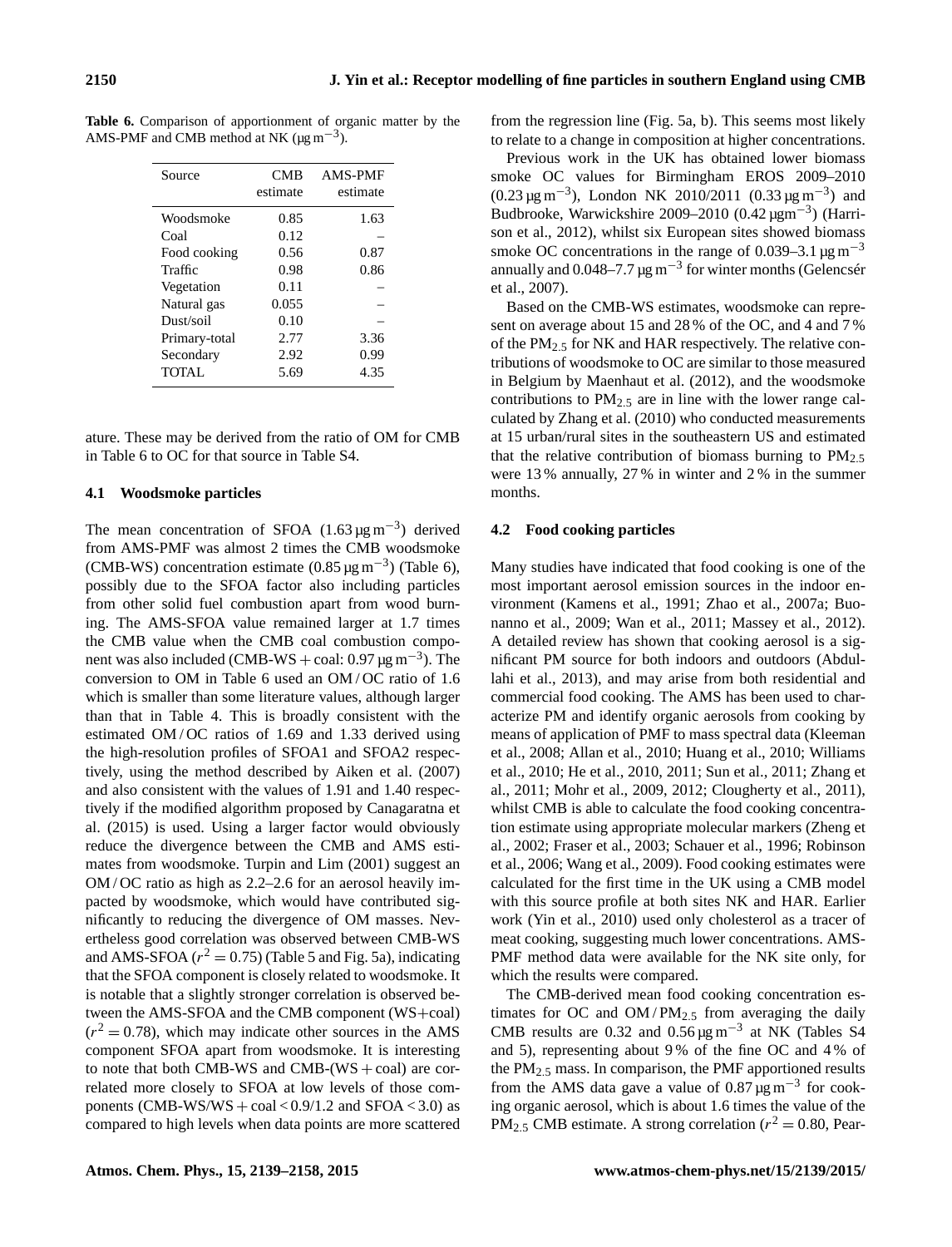

**Figure 5.** Primary component comparison between the AMS-PMF and CMB methods at NK.

son) was found for the daily food cooking estimates between the AMS-PMF and CMB data sets, with a gradient of 2.40 (the gradient is 1.76 with a small intercept of  $-0.13$  after removing the high value point) (Table 5 and Fig. 5c). A much lower food cooking contribution was obtained from the CMB method for HAR (0.12  $\mu$ g m<sup>-3</sup> or 1% of PM<sub>2.5</sub>), where no immediate local sources were present.

Similar food cooking concentration estimate ranges have been observed in many previous studies for outdoor measurements from both CMB and AMS-PMF source apportionment. Fraser et al. (2003) conducted source apportionment using CMB for both urban and background sites in Houston, Texas, and identified a  $PM<sub>2.5</sub>$  source component of meat cooking of 0.9–1.3  $\mu$ g m<sup>-3</sup> at an urban and 0.7  $\mu$ g m<sup>-3</sup> at a background site. Robinson et al. (2006) used CMB to apportion ambient fine OC, and indicated that 10 % or 0.32  $\mu$ g m<sup>-3</sup> of the OC is attributable to food cooking in Pittsburgh, Pennsylvania. Zheng et al. (2002) estimated that about 5–12 % of the fine OC arose from meat cooking emissions in the southeastern US, whilst Lee et al. (2008) estimated that 12 % of the PM<sub>2.5</sub> mass was from meat cooking in Korea. Sun et al. (2011) apportioned  $PM<sub>1.0</sub>$  AMS data using PMF and obtained  $1.02 \,\mathrm{\mu g\,m}^{-3}$  of cooking organic aerosol in New York City, which contributes 30 % to the primary OA. Williams et al. (2010) analysed the AMS data collected in southern California with PMF source apportionment, which identified 10.4 % or 0.98 µg m−<sup>3</sup> of cooking emissions from the organic aerosol in summer. Huang et al. (2010) concluded that about 24.4 % of the OA was related to cooking emissions during the Beijing 2008 Olympic Games. There appears to be a trend, with AMS studies estimating larger contributions to OM and PM<sub>2.5</sub> than CMB studies. Summertime concentrations for cooked-meat-related air particles are normally higher than in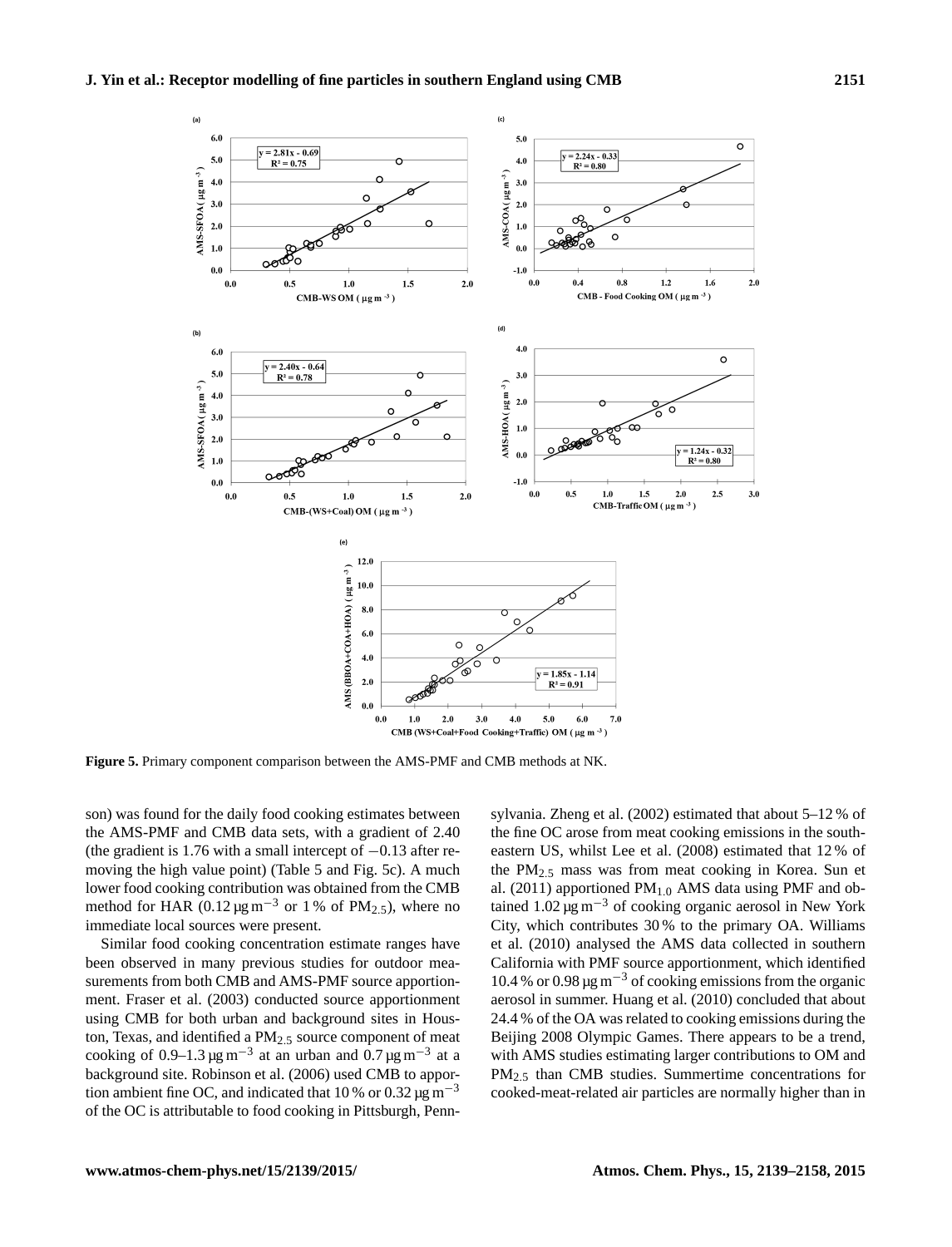wintertime, presumably due to increased outdoor cooking activities and open kitchen windows.

# **4.3 Traffic-related particles**

The CMB mean concentration estimates (Table 4) of total traffic are  $0.73 \,\mathrm{\upmu g\,m}^{-3}$  for OC and  $1.26 \,\mathrm{\upmu g\,m}^{-3}$  for PM<sub>2.5</sub> at North Kensington, while about a half of these levels were observed at rural Harwell (OC:  $0.36 \,\text{\mu g\,m}^{-3}$  and PM<sub>2.5</sub>: 0.61  $\mu$ g m<sup>-3</sup>). The relative contribution of total traffic to OC and  $PM_{2.5}$  at the urban site is about 21 and 8%, and at the rural site about 16 and 6 % respectively. Very strong correlations ( $r^2 = 0.90{\text -}0.99$ ) have been observed for the CMB traffic component and other related variables such as aethalometer BC, measured EC and calculated primary organic carbon (obtained based on the method of Castro et al., 1999) at both urban and rural sites (Pant et al., 2014). The AMS-PMFderived component HOA is also strongly correlated with the CMB OM traffic component ( $r^2 = 0.80$ ) for NK, and if the two outlying points are removed, the correlation improves  $(r^2 = 0.86)$  and the gradient reduces to 0.98. The absolute OM concentration levels are very similar from the two methods, showing a CMB traffic estimate of  $0.98 \,\mathrm{\mu g\,m}^{-3}$  and an AMS value of  $0.86 \,\mathrm{\mu g\,m}^{-3}$  (Table 6).

# **4.4 Secondary particles**

The CMB component Other-OC/Other-OM is regarded as mostly secondary OC/OM (Yin et al., 2010). The Other-OM, with concentration estimates of  $2.92 \,\text{\mu g m}^{-3}$  at North Kensington and  $1.85 \,\mathrm{\upmu g\,m}^{-3}$  at Harwell (Table S4), represented about 46 and 45 % of the total organic aerosol (OA) mass, and 19 and 17% of the  $PM<sub>2.5</sub>$  mass at those two sites. The secondary component derived from the AMS-PMF results (OOA) is  $0.99 \mu g m^{-3}$  for the same period at NK, which is well below the CMB Other-OM level. Docherty et al. (2008) studied secondary organic aerosol (SOA) at Riverside, southern California in the summer period using different methods, and showed very similar proportions of SOA/OA estimated by the CMB (77%) and AMS-PMF (74 $\pm$ 19%) methods, but with much higher relative contributions of SOA comparing with our UK NK site. However, the study also summarized results from previous studies in the eastern LA Basin area with different methods, found that the SOA/OA ratios were mostly less than 50 % (range: about 15–50 %), with only one exception (75 %) by Schauer et al. (2002), and attributed those large differences to variations in sampling season, location, duration and methodology.

The CMB Other-OC/OM is strongly correlated with the calculated Sec-OC (obtained based on the elemental carbon tracer method of Castro et al., 1999) at both sites ( $r^2 = 0.84$ and 0.62 for North Kensington and Harwell respectively), confirming that this component is mainly secondary organics, and lesser but still significant correlations were observed for Other-OM with secondary inorganic components, sulfate



**Figure 6.** Secondary component comparison at NK showing relationships between pinic acid concentrations and estimated secondary OC from the elemental carbon tracer method (Sec-OC) and the CMB model (Other-OC), and with the AMS OOA factor.

and nitrate. A strong relationship was found for AMS OOA with the CMB Other-OM ( $r^2 = 0.68$ ), Sec-OC ( $r^2 = 0.64$ ) and inorganic components  $SO_4^{2-}$  and  $NO_3^{-}$  ( $r^2 = 0.79$  and 0.80) as expected (Table 5).

tween 2-methyltetrols and AMS OOA showing close to zero Regression analyses showed low to moderate correlation between the measured biogenic secondary marker 2 methyltetrols and the calculated Sec-OC/CMB Other-OC  $(r^2 = 0.25 - 0.41)$ , whilst higher correlations were found between the measured  $\alpha$ -pinene oxidation products and Sec-OC/CMB Other-OC  $(r^2 = 0.31 - 0.82)$ . Pinic acid particularly showed strong correlation with Sec-OC/CMB Other-OC (Fig. 6). In comparison, no correlation was found becoefficients, whilst pinic acid again exhibited a good relationship with the AMS OOA component ( $r^2 = 0.55$ ) (Fig. 6). The results of Kleindienst et al. (2007) from measurements of VOC oxidation products at a US site attribute far greater importance to α-pinene than isoprene as an SOA precursor during the cooler months of the year. The species of trees and shrubs present locally will also be influential.

# **4.5 Overview of CMB comparison with AMS-PMF results**

There are few previous published studies that have compared the results between the AMS-PMF and the CMB methods, and this first comparison study in the UK at the NK site has shown some inconsistent results for individual primary component estimates, and a different split between the total primary and secondary source components. In a study in Mexico, Aiken et al. (2009) found similar average OA/OM apportionment values from the two methods AMS-PMF and CMB for HOA/Vehicle  $(4.5 \,\text{µg m}^{-3}, 28\% / 4.5 \text{ µg m}^{-3}, 29\% )$ , BBOA/Woodsmoke  $(2.7 \,\text{µg m}^{-3}, 17\% / 1.7 \,\text{µg m}^{-3}, 12\%)$ and OOA/Other-OM (7.4 µg m<sup>-3</sup>, 46 % / 9.2 µg m<sup>-3</sup>, 58 %),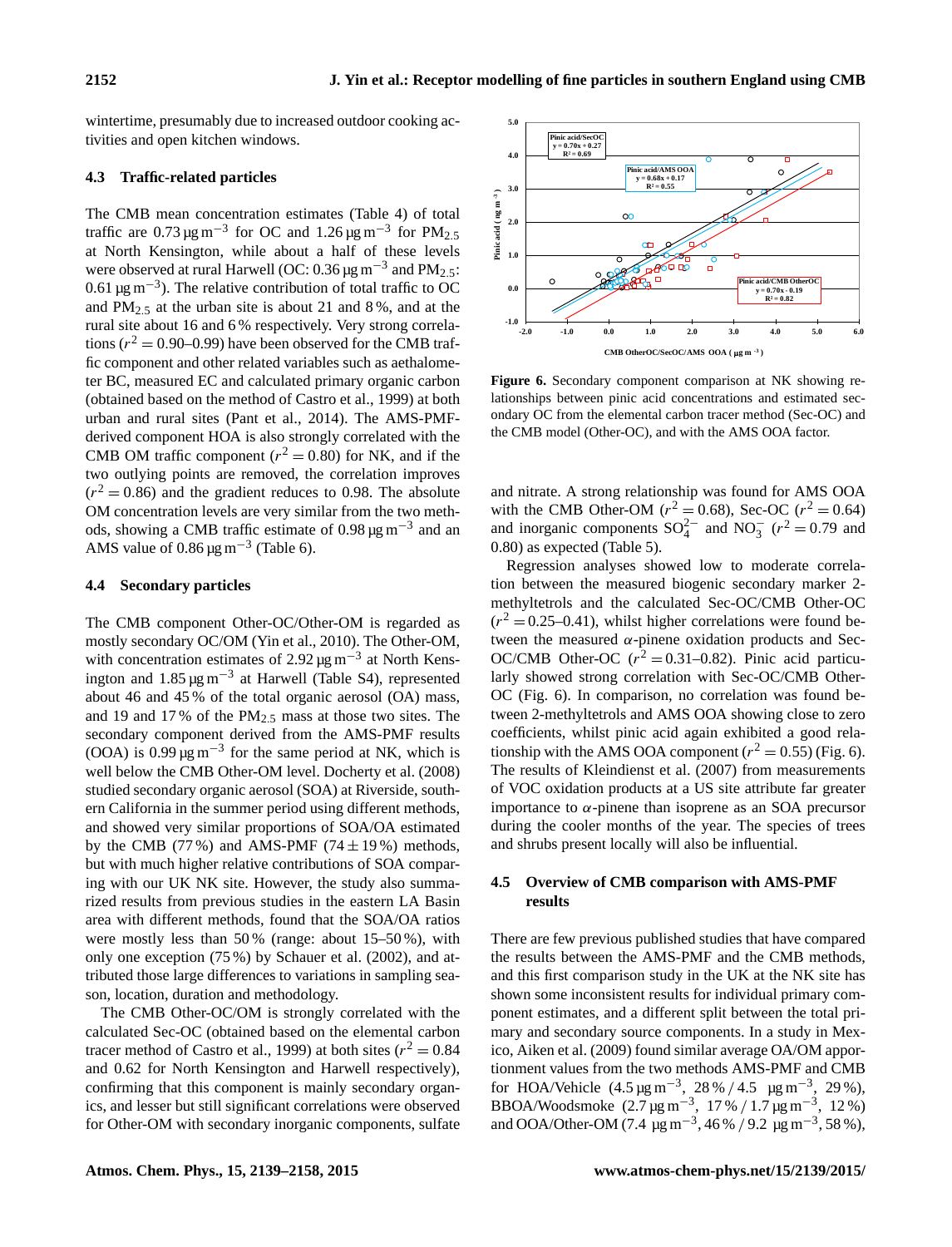but the source components calculated were different to our study.

Generally speaking, overall correlations between the CMB- and PMF-based estimates here are very good, but the quantitative agreement is lacking, with PMF estimates generally greater than CMB for the primary species (in particular, cooking and solid fuel burning) and CMB assigning a much larger proportion of organic matter to secondary aerosol. Agreement between the methods is relatively good for the traffic source, and fair for food cooking (Table 6). Measurements of levoglucosan and fine potassium made during the campaign (Crilley et al., 2014) give an estimate for biomass burning particles consistent with the CMB results, and other work based upon elemental carbon data (arising mostly from diesel emissions) suggests that the traffic estimate in the CMB model is reasonable (Pant et al., 2014). The AMS estimates of SFOA and HOA also correlate very well with a Single Particle Soot Photometer (SP2) -based apportionment of the black carbon particles present, based on the mass of individual particles and coating thicknesses (Liu et al., 2014).

It is important to remember that the CMB model is applied to organic carbon, which is apportioned into the eight categories listed at the top of Table 4. Table 6 shows a comparison of the CMB with the AMS data, attempting where possible to express the CMB results as solely the organic matter content so as to be comparable with the AMS data. The AMS factors do not include vegetation, natural gas and dust/soil in their apportionments, however this is not unexpected; vegetation and dust/soil particles are generally too large to be detected by the AMS and natural gas does not contribute a sufficient mass of particulate organics to the overall loading.

There are also a number of technical reasons why both techniques may deliver inaccurate estimates. In the case of the CMB model, uncertainties arise from the concentration measurements, the source profiles and the amount of colinearity amongst the source profiles. This is expressed quantitatively as a standard deviation in Table 4, and varies substantially in proportion to the source contribution estimate between source categories. The uncertainties in AMS source apportionment results are more difficult to quantify, and possible sources of error in both techniques are discussed below. The sum of the two sets of measurements when expressed as organic matter is greater for the CMB than the AMS (Table 6). The CMB model is applied to samples of  $PM_{2.5}$ whereas the AMS samples particles up to around 0.8  $\mu$ m, and consequently fails to sample larger particles, which are possibly of different composition. It is conceivable that the larger estimate of SOA by CMB may be caused in part by condensation of secondary material onto supermicron particles.

One issue that may affect the AMS is an ambiguous collection efficiency (CE). A time-dependent and compositiondependent parameterization of CE was used, with a value of 0.5 used for most of the data, in line with the parameterization of Middlebrook et al. (2012). However, it is possible that

if a certain particulate population is externally mixed with the inorganic fraction in the accumulation mode, it may exhibit a different collection efficiency. While the overall CE was validated against a DMPS, it is possible that if a fraction makes a low enough contribution to the total volume concentration, it may not be picked up through this test. In the event that cooking particles are liquid, which is deemed likely given that many of the constituents such as oleic acid are of this phase at room temperature, their concentration could be overestimated by the AMS by up to a factor of 2. Note that this will only apply to particles that have not diffused onto the accumulation mode, so the level of overestimation could be less than 2, even if the true CE of pure-component particles is unity. However, this could account for the majority of the discrepancies with the primary particles.

PMF analysis is subject to inherent uncertainties associated with rotational ambiguity (Allan et al., 2010) referred to in Sect. 2.2.5. This can result in an amount of the mass being misattributed between factors and it is conceptually possible that some secondary material could be wrongly interpreted as solid fuel burning; indeed, there is evidence for this occurring to an extent in the CTOF instrument, which suffers from this phenomenon more than the HR-AMS used here (Young et al., 2014). Dall'Osto et al. (2014) showed that the COA factor from AMS data in Cork, Ireland exhibited an association with other urban aerosol sources, possibly indicating that it contained a contribution from these rather than cooking. These issues should be manifested as rotational freedoms within the solution sets, and by varying the fpeak parameter a tangible amount of uncertainty in the PMF outputs can be attributed to this (see Table S3) but this in itself is not large enough to explain the discrepancies. It is worth noting in particular that the ambiguity identified using this method consists mainly of a redistribution of mass between the primary factors, so would not explain in isolation an overestimation of both SFOA and COA. Nevertheless, it could be that this might explain at least part of the discrepancies reported.

There are a number of problems that may cause the CMB model to be inaccurate. Firstly, there is a general uncertainty surrounding how representative the source profiles assumed are of the aerosols encountered in this environment, but the sensitivity study of CMB profiles discussed above was intended to probe and minimize such effects. That said, it is recognized that the application of CMB to the secondary fraction is inherently highly uncertain, owing to the broad range of precursors and the complexity of the chemistry. It is also possible that some of the marker compounds are being lost from the aerosols between emission and measurement, either through repartitioning to the gas phase as the aerosol undergoes dilution in the atmosphere, chemical reactions through atmospheric processing, or evaporating from the filter during or after sampling. Levoglucosan could be an example, contributing to a CMB underestimate of woodsmoke mass. The Partisol sampler used to collect samples for the CMB estimation is subject to both positive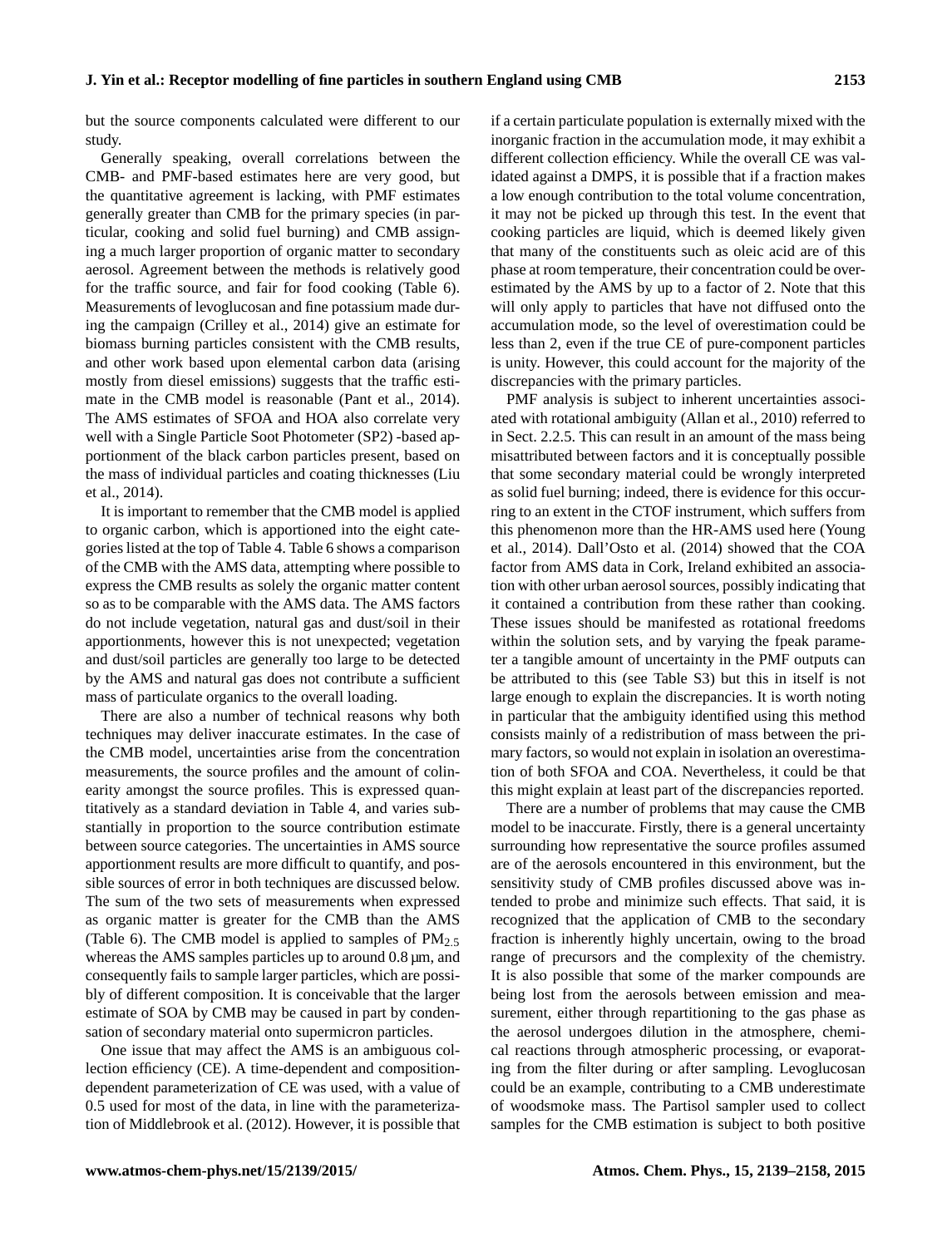(adsorption of vapour on the filter) and negative (evaporation of semi-volatile material from the filter) artefacts.

# **5 Conclusions**

The CMB and AMS-PMF methods use entirely different processes to apportion organic carbon and organic matter respectively to source categories. The CMB method is able to attribute carbon to a larger number of sources, but depends upon prior knowledge of source profiles, which must add a significant element of uncertainty. The AMS-PMF method makes no a priori assumptions, but depends upon the PMF to separate components with many similarities in their mass spectra, and is able to apportion into a smaller number of classes.

The use of other marker elements/compounds to estimate source contributions from biomass burning and road traffic gives some confidence in the estimates from the CMB approach. It also attributes carbon to sources not recognized by AMS-PMF, which must be in some way included in the factors output by this method.

Although the average mass estimates for primary components differ appreciably between the CMB and AMS-PMF results, the estimated daily average concentrations for each generic source category show generally good correlations. In summary, the PMF estimations were higher than CMB by a factor approaching 2 for solid fuel burning and cooking, slightly higher for traffic and lower for the secondaries. While no single issue with either technique can explain the discrepancies, they are within the scope of a combination of known problems and ambiguities (such as AMS collection efficiency, PMF rotation, inhomogeneous distribution of components across size fractions, Partisol collection artefacts and uncertainties in CMB profiles). Work needs to be performed to better constrain all of these issues. This would include obtaining further local source profiles for use in the CMB model, and designing air sampling so that the bulk chemical data used in the CMB model derive from the same particle size range as is sampled by the AMS.

# **The Supplement related to this article is available online at [doi:10.5194/acp-15-2139-2015-supplement.](http://dx.doi.org/10.5194/acp-15-2139-2015-supplement)**

*Acknowledgements.* Funding was received from the Natural Environment Research Council as part of the ClearfLo project (NERC NE/H003142/1). Raw data are available from the authors on request.

Edited by: P. DeCarlo

#### **References**

- Abdullahi, K. L., Delgado-Saborit, J. M., and Harrison, R. M.: Emissions and indoor concentrations of particulate matter and its specific chemical components from cooking: A review, Atmos. Environ., 71, 260–294, 2013.
- Aiken, A. C., DeCarlo, P. F., and Jimenez, J. L.: Elemental analysis of organic species with electron ionization high-resolution mass spectrometry, Anal. Chem., 79, 8350–8358, 2007.
- Aiken, A. C., Salcedo, D., Cubison, M. J., Huffman, J. A., DeCarlo, P. F., Ulbrich, I. M., Docherty, K. S., Sueper, D., Kimmel, J. R., Worsnop, D. R., Trimborn, A., Northway, M., Stone, E. A., Schauer, J. J., Volkamer, R. M., Fortner, E., de Foy, B., Wang, J., Laskin, A., Shutthanandan, V., Zheng, J., Zhang, R., Gaffney, J., Marley, N. A., Paredes-Miranda, G., Arnott, W. P., Molina, L. T., Sosa, G., and Jimenez, J. L.: Mexico City aerosol analysis during MILAGRO using high resolution aerosol mass spectrometry at the urban supersite (T0) – Part 1: Fine particle composition and organic source apportionment, Atmos. Chem. Phys., 9, 6633–6653, doi[:10.5194/acp-9-6633-2009,](http://dx.doi.org/10.5194/acp-9-6633-2009) 2009.
- Allan, J. D., Williams, P. I., Morgan, W. T., Martin, C. L., Flynn, M. J., Lee, J., Nemitz, E., Phillips, G. J., Gallagher, M. W., and Coe, H.: Contributions from transport, solid fuel burning and cooking to primary organic aerosols in two UK cities, Atmos. Chem. Phys., 10, 647–668, doi[:10.5194/acp-10-647-2010,](http://dx.doi.org/10.5194/acp-10-647-2010) 2010.
- Allen, A. G., Nemitz, E., Shi, J. P., Harrison, R. M., and Greenwood, J. C.: Size distributions of trace metals in atmospheric aerosols in the United Kingdom, Atmos. Environ., 35, 4581–4591, 2001.
- Bigi, A. and Harrison, R. M.: Analysis of the air pollution climate at a central urban background site, Atmos. Environ., 44, 2004– 2012, 2010.
- Birmili, W., Allen, A. G., Bary, F., and Harrison, R. M.: Trace metal concentrations and water solubility in size-fractionated atmospheric particles and influence of road traffic, Environ. Sci. Technol., 40, 1144–1153, 2006.
- Böge, O., Miao, Y., Plewka, A., and Herrmann, H.: Formation of secondary organic particle phase compounds from isoprene gasphase oxidation products: An aerosol chamber and field study, Atmos. Environ., 40, 2501–2509, 2006.
- Bressi, M., Sciare, J., Ghersi, V., Bonnaire, N., Nicolas, J. B., Petit, J.-E., Moukhtar, S., Rosso, A., Mihalopoulos, N., and Féron, A.: A one-year comprehensive chemical characterisation of fine aerosol ( $PM_{2.5}$ ) at urban, suburban and rural background sites in the region of Paris (France), Atmos. Chem. Phys., 13, 7825– 7844, doi[:10.5194/acp-13-7825-2013,](http://dx.doi.org/10.5194/acp-13-7825-2013) 2013.
- Buonanno, G., Morawska, L., and Stabile, L.: Particle emission factors during cooking activities, Atmos. Environ., 43, 3235–3242, 2009.
- Canagaratna, M. R., Jayne, J. T., Jimenez, J. L., Allan, J. D., Alfarra, M. R., Zhang, Q., Onasch, T. B., Drewnick, F., Coe, H., Middlebrook, A., Delia, A., Williams, L. R., Trimborn, A. M., Northway, M. J., DeCarlo, P. F., Kolb, C. E., Davidovits, P., and Worsnop, D. R.: Chemical and microphysical characterization of ambient aerosols with the Aerodyne aerosol mass spectrometer, Mass Spectrom. Rev., 26, 185–222, doi[:10.1002/Mas.20115,](http://dx.doi.org/10.1002/Mas.20115) 2007.
- Canagaratna, M. R., Jimenez, J. L., Kroll, J. H., Chen, Q., Kessler, S. H., Massoli, P., Hildebrandt Ruiz, L., Fortner, E., Williams, L. R., Wilson, K. R., Surratt, J. D., Donahue, N. M., Jayne, J. T., and Worsnop, D. R.: Elemental ratio measurements of organic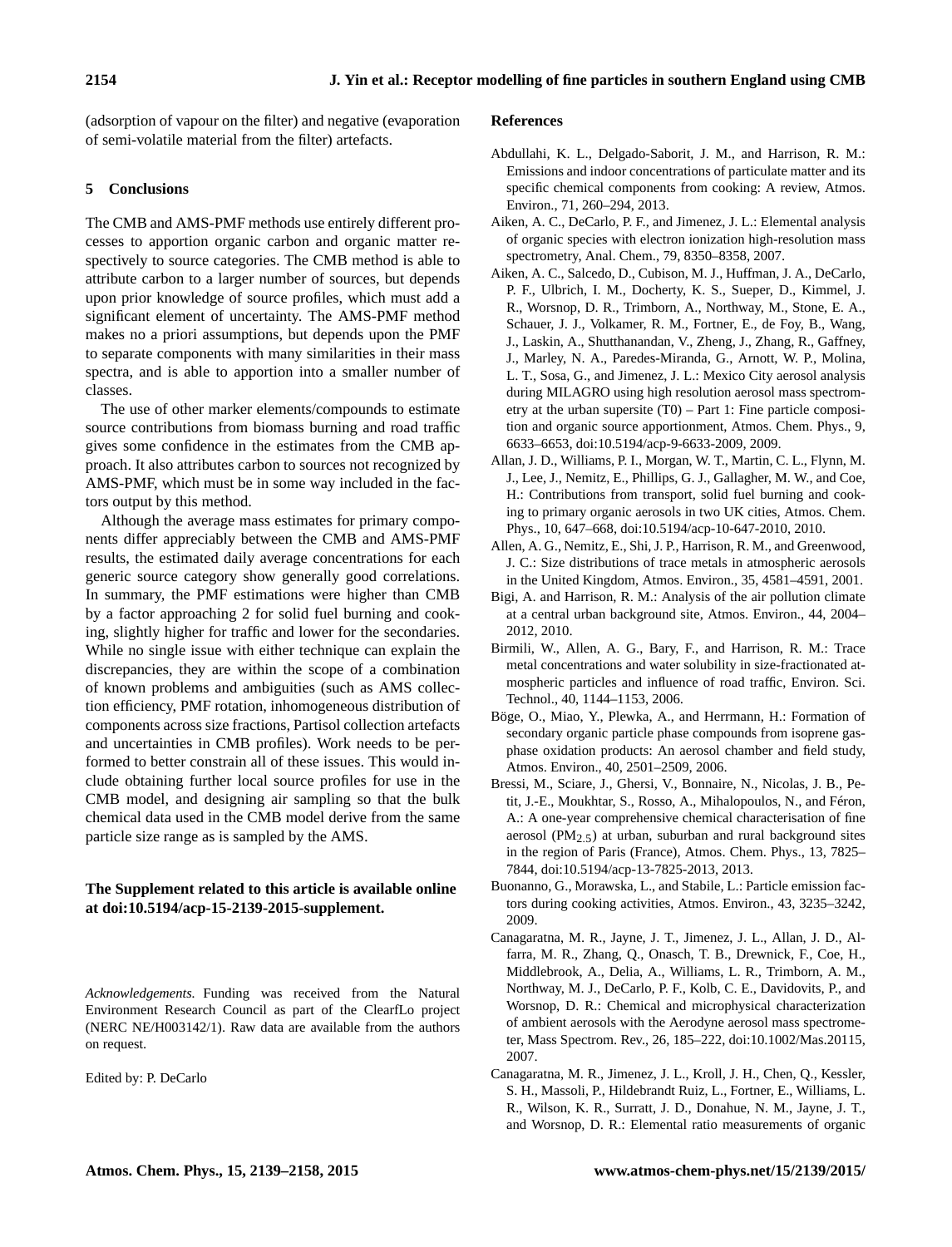compounds using aerosol mass spectrometry: characterization, improved calibration, and implications, Atmos. Chem. Phys., 15, 253–272, doi[:10.5194/acp-15-253-2015,](http://dx.doi.org/10.5194/acp-15-253-2015) 2015.

- Canonaco, F., Crippa, M., Slowik, J. G., Baltensperger, U., and Prévôt, A. S. H.: SoFi, an IGOR-based interface for the efficient use of the generalized multilinear engine (ME-2) for the source apportionment: ME-2 application to aerosol mass spectrometer data, Atmos. Meas. Tech., 6, 3649–3661, doi[:10.5194/amt-](http://dx.doi.org/10.5194/amt-6-3649-2013)[6-3649-2013,](http://dx.doi.org/10.5194/amt-6-3649-2013) 2013.
- Castro, L. M., Pio, C. A., Harrison, R. M., and Smith, D. J. T.: Carbonaceous aerosol in urban and rural European atmospheres: Estimation of secondary organic carbon concentrations, Atmos. Environ., 33, 2771–2781, 1999.
- Chan, Y. C., Simpson, R. W., McTainsh, G. H., Vowles, P. D., Cohen, D. D., and Bailey, G. M.: Characterisation of chemical species in  $PM_{2.5}$  and  $PM_{10}$  aerosols in Brisbane, Australia, Atmos. Environ., 31, 3773–3785, 1997.
- Charron, A., Degrendele, C., Laongsri, B., and Harrison, R. M.: Receptor modelling of secondary and carbonaceous particulate matter at a southern UK site, Atmos. Chem. Phys., 13, 1879–1894, doi[:10.5194/acp-13-1879-2013,](http://dx.doi.org/10.5194/acp-13-1879-2013) 2013.
- Claeys, M., Graham, B., Vas, G., Wang, W., Vermeylen, R., Pashynska, V., Cafmeyer, J., Guyon, P., Andreae, M. O., Artaxo, P., and Maenhaut, W.: Formation of secondary organic aerosols through photooxidation of isoprene, Science, 303, 1173–1176, 2004.
- Clements, A. L. and Seinfeld, J. H.: Detection and quantification of 2-methyltetrols in ambient aerosol in the southeastern United States, Atoms. Environ., 41, 1825–1830, 2007.
- Clougherty, J. E., Houseman, E. A., and Levy, J. I.: Source apportionment of indoor residential fine particulate matter using land use regression and constrained factor analysis, Indoor Air, 21, 53–66, 2011.
- Crilley, L. R., Bloss, W. J., Yin, J., Beddows, D. C. S., Harrison, R. M., Allan, J. D., Young, D. E., Flynn, M., Williams, P., Zotter, P., H. Prevot, A. S., Heal, M. R., Barlow, J. F., Halios, C. H., Lee, J. D., Szidat, S., and Mohr, C.: Sources and contributions of wood smoke during winter in London: assessing local and regional influences, Atmos. Chem. Phys. Discuss., 14, 27459– 27530, doi[:10.5194/acpd-14-27459-2014,](http://dx.doi.org/10.5194/acpd-14-27459-2014) 2014.
- Dall'Osto, M., Hellebust, S., Healy, R. M., O'Connor, I. P., Kourtchev, I., Sodeau, J. R., Ovadnevaite, J., Ceburnis, D., O'Dowd, C. D., and Wenger, J. C.: Apportionment of urban aerosol sources in Cork (Ireland) by synergistic measurement techniques, Sci. Tot. Environ., 493, 197–208, 2014.
- DeCarlo, P. F., Kimmel, J. R., Trimborn, A., Northway, M. J., Jayne, J. T., Aiken, A. C., Gonin, M., Fuhrer, K., Horvath, T., Docherty, K. S., Worsnop, D. R., and Jimenez, J. L.: Field-deployable, high-resolution, time-of-flight aerosol mass spectrometer, Anal. Chem., 78, 8281–8289, doi[:10.1021/ac061249n,](http://dx.doi.org/10.1021/ac061249n) 2006.
- Docherty, K. S., Stone, E. A., Ulbrich, I. M., DeCarlo, P. F., Snyder, D. C., Schauer, J. J., Peltier, R. E., Weber, R. J., Murphy, S. M., Seinfeld, J. H., Grover, B. D., Eatough, D. J., and Jimenez, J. L.: Apportionment of primary and secondary organic aerosols in Southern California during the 2005 study of organic aerosols in Riverside (SOAR-1), Environ. Sci. Technol., 42, 7655–7662, 2008.
- El Haddad, I., Marchand, N., Wortham, H., Piot, C., Besombes, J.- L., Cozic, J., Chauvel, C., Armengaud, A., Robin, D., and Jaffrezo, J.-L.: Primary sources of  $PM_{2.5}$  organic aerosol in an in-

dustrial Mediterranean city, Marseille, Atmos. Chem. Phys., 11, 2039–2058, doi[:10.5194/acp-11-2039-2011,](http://dx.doi.org/10.5194/acp-11-2039-2011) 2011a.

- El Haddad, I., Marchand, N., Temime-Roussel, B., Wortham, H., Piot, C., Besombes, J.-L., Baduel, C., Voisin, D., Armengaud, A., and Jaffrezo, J.-L.: Insights into the secondary fraction of the organic aerosol in a Mediterranean urban area: Marseille, Atmos. Chem. Phys., 11, 2059–2079, doi[:10.5194/acp-11-2059-](http://dx.doi.org/10.5194/acp-11-2059-2011) [2011,](http://dx.doi.org/10.5194/acp-11-2059-2011) 2011b.
- Fine, P. M., Cass, G. R., and Simoneit, B. R. T.: Chemical characterization of fine particle emissions from the fireplace combustion of wood types grown in the Midwestern and Western United States, Environ. Eng. Sci., 21, 387–409, 2004.
- Fraser, M. P., Yue, Z. W., and Buzcu, B.: Source apportionment of fine particulate matter in Houston, TX, using organic molecular markers, Atmos. Environ., 37, 2117–2123, 2003.
- Gelencsér, A., May, B., Simpson, D., Sanchez-Ochoa, A., Kasper-Giebl, A., Puxbaum, H., Caseiro, A., Pio, C. A., and Legrand, M.: Source apportionment of PM2.5 organic aerosol over Europe: Primary/secondary, natural/anthropogenic, and fossil/biogenic origin, J. Geophys. Res., 112, D23S04, doi[:10.1029/2006JD008094,](http://dx.doi.org/10.1029/2006JD008094) 2007.
- Guenther, A., Hewitt, C. N., Erickson, D., Fall, R., Geron, C., Graedel, T., Harley, P., Klinger, L., Lerdau, M., Mckay, W.A., Pierec, T., Scholes, B., Steinbrecher, R., Tallamraju, R., Taylor, J., and Zimmerman, P.: A global model of natural volatile organic compounds emissions, J. Geophys. Res., 100, 8873–8892, 1995.
- Hallquist, M., Wenger, J. C., Baltensperger, U., Rudich, Y., Simpson, D., Claeys, M., Dommen, J., Donahue, N. M., George, C., Goldstein, A. H., Hamilton, J. F., Herrmann, H., Hoffmann, T., Iinuma, Y., Jang, M., Jenkin, M. E., Jimenez, J. L., Kiendler-Scharr, A., Maenhaut, W., McFiggans, G., Mentel, Th. F., Monod, A., Prévôt, A. S. H., Seinfeld, J. H., Surratt, J. D., Szmigielski, R., and Wildt, J.: The formation, properties and impact of secondary organic aerosol: current and emerging issues, Atmos. Chem. Phys., 9, 5155–5236, doi[:10.5194/acp-9-5155-](http://dx.doi.org/10.5194/acp-9-5155-2009) [2009,](http://dx.doi.org/10.5194/acp-9-5155-2009) 2009.
- Harper, S. L., Walling, J. F., Holland, D. M., and Pranger, L. J.: Simplex optimization of multielement ultrasonic extraction of atmospheric particulates, Anal. Chem., 55, 1553–1557, 1983.
- Harrison, R. M. and Yin, J.: Chemical speciation of  $PM_{2.5}$  particles at urban background and rural sites in the UK atmosphere, J. Environ. Monit., 12, 1404–1414, 2010.
- Harrison, R. M., Jones, A. M., and Lawrence, R. G.: A pragmatic mass closure model for airborne particulate matter at urban background and roadside sites, Atmos. Environ., 37, 4927–4933, 2003.
- Harrison, R. M., Jones, A. M., and Lawrence, R. G.: Major component composition of  $PM_{10}$  and  $PM_{2.5}$  from roadside and urban background sites, Atmos. Environ., 38, 4531–4538, 2004.
- Harrison, R. M., Beddows, D. C. S., Hu, L., and Yin, J.: Comparison of methods for evaluation of wood smoke and estimation of UK ambient concentrations, Atmos. Chem. Phys., 12, 8271– 8283, doi[:10.5194/acp-12-8271-2012,](http://dx.doi.org/10.5194/acp-12-8271-2012) 2012.
- Hasheminassab, S., Daher, N., Schauer, J. J., and Sioutas, C.: Source apportionment and organic compound characterization of ambient ultrafine particulate matter (PM) in the Los Angeles Basin, Atmos. Environ., 79, 529–539, 2013 .
- He, L.-Y., Lin, Y., Huang, X.-F., Guo, S., Xue, L., Su, Q., Hu, M., Luan, S.-J., and Zhang, Y.-H.: Characterization of high-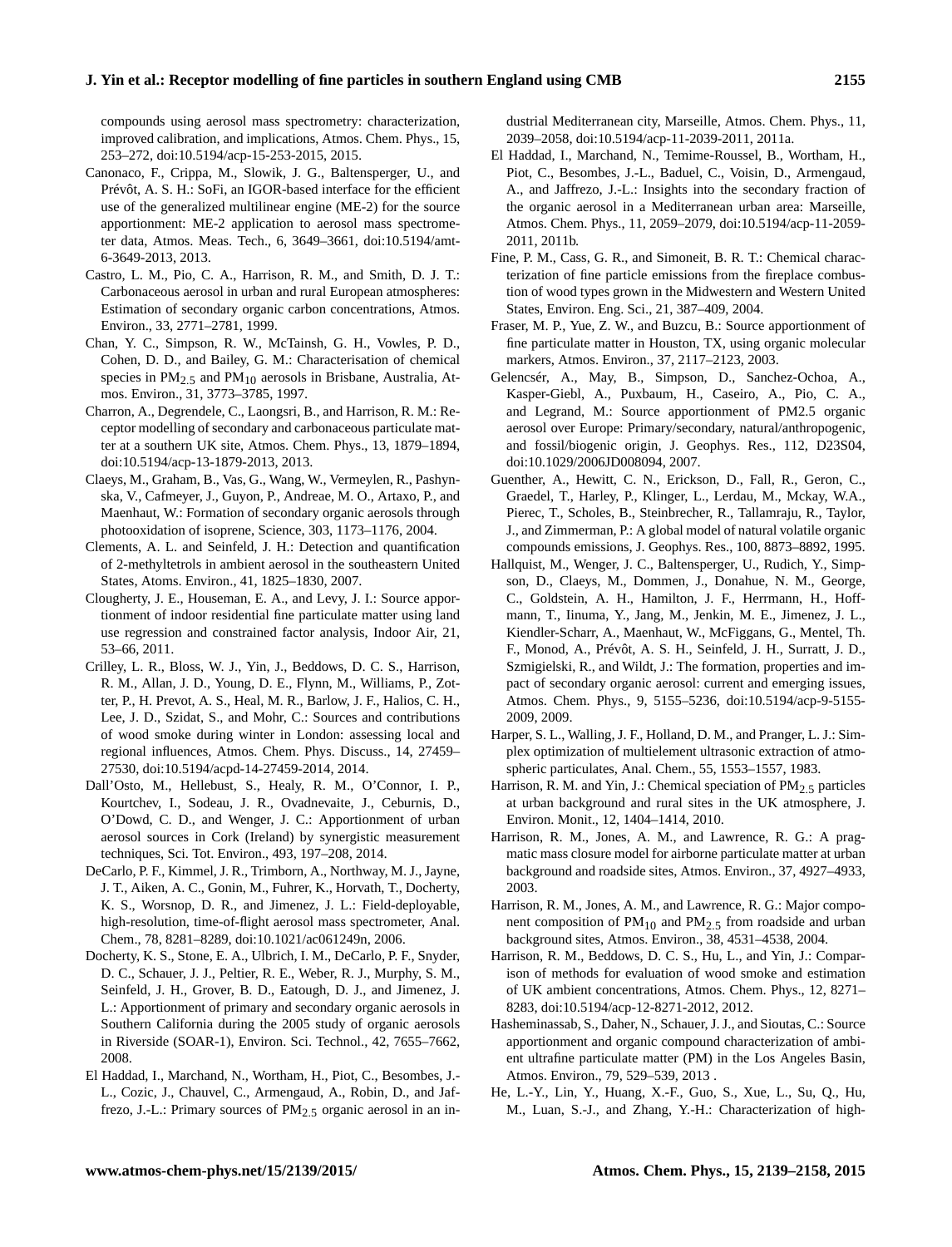resolution aerosol mass spectra of primary organic aerosol emissions from Chinese cooking and biomass burning, Atmos. Chem. Phys., 10, 11535–11543, doi[:10.5194/acp-10-11535-2010,](http://dx.doi.org/10.5194/acp-10-11535-2010) 2010.

- He, L. Y., Huang, X. F., Xue, L., Hu, M., Lin, Y., Zheng, J., Zhang, R., and Zhang, Y. H.: Submicron aerosol analysis and organic source apportionment in an urban atmosphere in Pearl River Delta of China using high-resolution aerosol mass spectrometry, J. Geophys. Res., 116, D12304, doi[:10.1029/2010JD014566,](http://dx.doi.org/10.1029/2010JD014566) 2011.
- Heal, M. R., Naysmith, P., Cook, G.T., Xu, S., Raventos Duran, T., and Harrison, R. M.: Application of  $^{14}$ C analyses to source apportionment of carbonaceous PM<sub>2.5</sub> in the UK, Atmos. Environ., 45, 2341–2348, 2011.
- Huang, X.-F., He, L.-Y., Hu, M., Canagaratna, M. R., Sun, Y., Zhang, Q., Zhu, T., Xue, L., Zeng, L.-W., Liu, X.-G., Zhang, Y.-H., Jayne, J. T., Ng, N. L., and Worsnop, D. R.: Highly time-resolved chemical characterization of atmospheric submicron particles during 2008 Beijing Olympic Games using an Aerodyne High-Resolution Aerosol Mass Spectrometer, Atmos. Chem. Phys., 10, 8933–8945, doi[:10.5194/acp-10-8933-2010,](http://dx.doi.org/10.5194/acp-10-8933-2010) 2010.
- Hyder, M., Genberg, J., and Jönsson, J. Å.: Application of hollow fiber liquid phase microextraction for pinic acid and pinonic acid analysis from organic aerosols, Anal. Chim. Acta, 713, 79–85, 2012.
- Kamens, R., Lee, C. T., Wiener, R., and Leith, D.: A study of characterize indoor particles in three non-smoking homes, Atmos. Environ., Part A., General Topics, 25, 939–948, 1991.
- Kleeman, M. J., Robert, M. A., Riddle, S. G., Fine, P. M., Hays, M. D., Schauer, J. J., and Hannigan, M. P.: Size distribution of trace organic species emitted from biomass combustion and meat charbroiling, Atmos. Environ., 42, 3059–3075, 2008.
- Kleindienst, T. E, Jaoui, M., Lewandowski, M., Offenberg, J. H., Lewis, C. W., Bhave, P. V., and Edney, E. O.: Estimates of the contributions of biogenic and anthropogenic hydrocarbons to secondary organic aerosol at a southeastern US location, Atmos. Environ., 41, 8288–8300, 2007.
- Kourtchev, I., Ruuskanen, T., Maenhaut, W., Kulmala, M., and Claeys, M.: Observation of 2-methyltetrols and related photo-oxidation products of isoprene in boreal forest aerosols from Hyytiälä, Finland, Atmos. Chem. Phys., 5, 2761–2770, doi[:10.5194/acp-5-2761-2005,](http://dx.doi.org/10.5194/acp-5-2761-2005) 2005.
- Kourtchev, I., Copolovici, L., Claeys, M., and Maenhaut, W.: Characterization of Atmospheric aerosols at a forested site in central Europe, Environ. Sci. Technol., 43, 4665–4671, 2009.
- Lanz, V. A., Alfarra, M. R., Baltensperger, U., Buchmann, B., Hueglin, C., Szidat, S., Wehrli, M. N., Wacker, L., Weimer, S., Caseiro, A., Puxbaum, H., and Prevot, A. S. H.: Source attribution of submicron organic aerosols during wintertime inversions by advanced factor analysis of aerosol mass spectra, Environ. Sci. Technol., 42, 214–220, doi[:10.1021/Es0707207,](http://dx.doi.org/10.1021/Es0707207) 2008.
- Lee, H., Park, S. S., Kim, K. W., and Kim, Y. J.: Source identification of PM2.5 particles measured in Gwangju, Korea, Atmos. Res., 88, 199–211, 2008.
- Lewandowski, M., Jaoui, M., Offenberg, J. H., Kleindienst, T. E., Edney, E. O., Sheesley, R. J., and Schauer, J. J.: Primary and secondary contributions to ambient PM in the Midwestern United States, Environ. Sci. Technol., 42, 3303–3309, 2008.
- Liu, D., Allan, J. D., Young, D. E., Coe, H., Beddows, D., Fleming, Z. L., Flynn, M. J., Gallagher, M. W., Harrison, R. M., Lee, J., Prevot, A. S. H., Taylor, J. W., Yin, J., Williams, P. I., and Zotter, P.: Size distribution, mixing state and source apportionments of black carbon aerosols in London during winter time, Atmos. Chem. Phys. Discuss., 14, 16291–16349, doi[:10.5194/acpd-14-](http://dx.doi.org/10.5194/acpd-14-16291-2014) [16291-2014,](http://dx.doi.org/10.5194/acpd-14-16291-2014) 2014.
- Lough, G. C., Schauer,J. J., Tortorelli, J., Mani, E., Lawson, D. R., Clark, N. N., and Gabele, P. A.: Development of molecular marker source profiles for emissions from on-road gasoline and diesel vehicle fleets, JAWMA, 57, 1190–1199, 2007.
- Maenhaut, W., Vermeylen, R., Claeys, M., Vercauteren, J., Matheeussen C., and Roekens, E.: Assessment of the contribution from wood burning to the PM10 aerosol in Flanders, Belgium, Sci. Tot. Environ., 437, 226–236, 2012.
- Massey, D., Kulshrestha, A., Masih, J., and Taneja, A.: Seasonal trends of PM10, PM5.0, PM2.5 and PM1.0 in indoor and outdoor environments of residential homes located in North-Central India, Build. Environ., 47, 223–231, 2012.
- Middlebrook, A. M., Bahreini, R., Jimenez, J. L., and Canagaratna, M. R.: Evaluation of composition-dependent collection efficiencies for the Aerodyne Aerosol Mass Spectrometer using Field Data, Aerosol Sci. Technol., 46, 258–271, doi[:10.1080/02786826.2011.620041,](http://dx.doi.org/10.1080/02786826.2011.620041) 2012.
- Mohr, C., Huffman, J. A., Cubison, M. J., Aiken, A. C., Docherty, K. S., Kimmel, J. R., Ulbrich, I. M., Hannigan, M., and Jimenez, J. L.: Characterization of primary organic aerosol emissions from meat cooking, trash burning, and motor vehicles with highresolution aerosol mass spectrometry and comparison with ambient and chamber observations, Environ. Sci. Technol., 43, 2443– 2449, 2009.
- Mohr, C., DeCarlo, P. F., Heringa, M. F., Chirico, R., Slowik, J. G., Richter, R., Reche, C., Alastuey, A., Querol, X., Seco, R., Peñuelas, J., Jiménez, J. L., Crippa, M., Zimmermann, R., Baltensperger, U., and Prévôt, A. S. H.: Identification and quantification of organic aerosol from cooking and other sources in Barcelona using aerosol mass spectrometer data, Atmos. Chem. Phys., 12, 1649–1665, doi[:10.5194/acp-12-1649-2012,](http://dx.doi.org/10.5194/acp-12-1649-2012) 2012.
- Paatero, P.: Least squares formulation of robust non-negative factor analysis, Chemometr. Intell. Lab., 37, 23–35, 1997.
- Paatero, P.: The multilinear engine A table-driven, least squares program for solving multilinear problems, including the n-way parallel factor analysis model, J. Comput. Graph Stat., 8, 854– 888, 1999.
- Paatero, P., Hopke, P. K., Song, X. H., and Ramadan, Z.: Understanding and controlling rotations in factor analytic models, Chemometr. Intell. Lab., 60, 253–264, doi[:10.1016/S0169-](http://dx.doi.org/10.1016/S0169-7439(01)00200-3) [7439\(01\)00200-3,](http://dx.doi.org/10.1016/S0169-7439(01)00200-3) 2002.
- Pancras, J. P., Landis, M. S., Norris, G. A., Vedantham, R., and Dvonch, J. T.: Source apportionment of ambient fine particulate matter in Dearborn, Michigan using hourly resolved PM chemical composition data, Sci. Total Environ., 448, 2–13, 2013 .
- Pant, P. and Harrison, R. M.: Estimation of the contribution of road traffic emissions to particulate matter concentrations from field measurements: A review, Atmos. Environ., 77, 78–97, 2013.
- Pant, P., Yin, J., and Harrison, R. M.: Sensitivity of a chemical mass balance model to different molecular marker traffic source profiles, Atmos. Environ., 82, 238–249, 2014.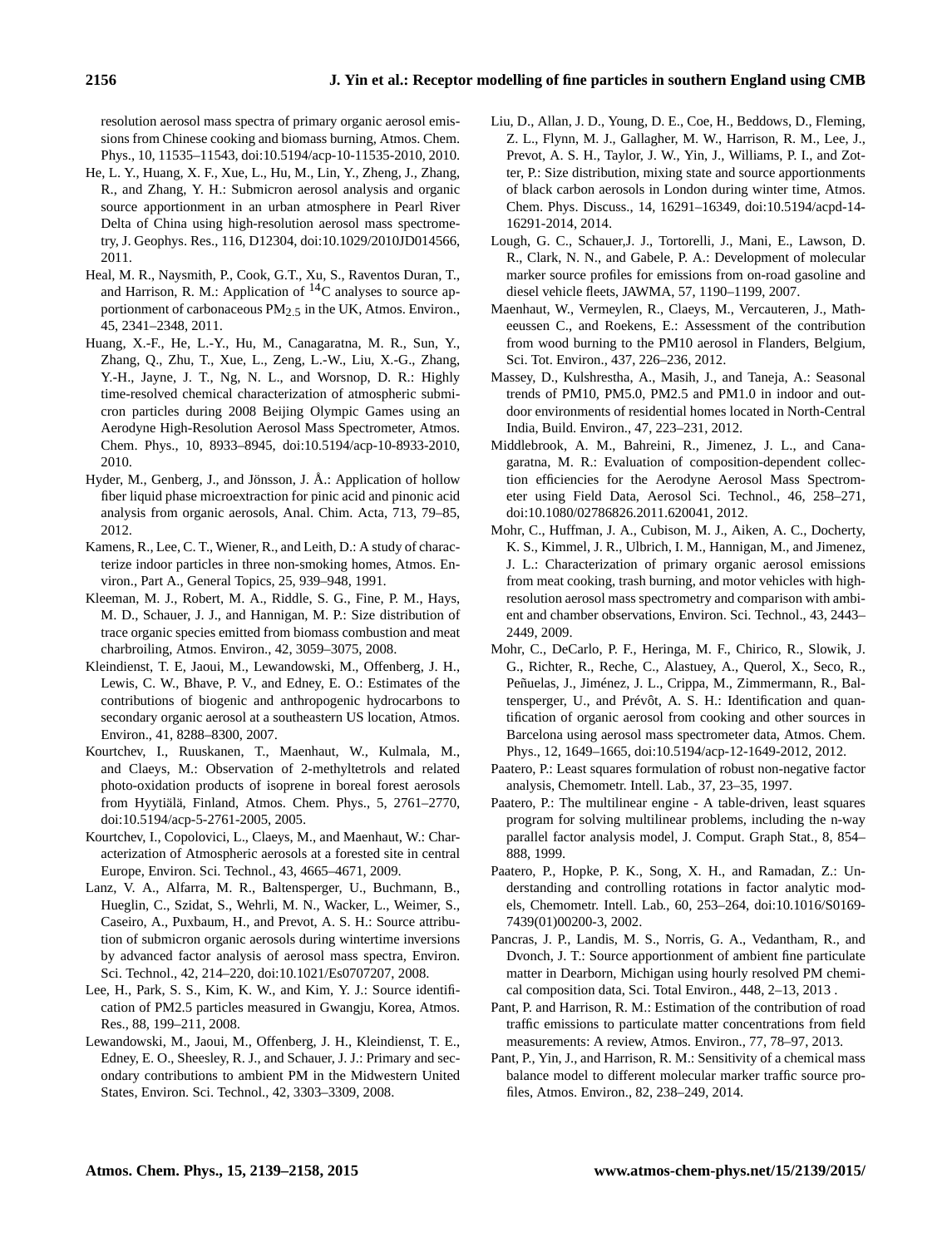- Pio, C., Cerqueira, M., Harrison, R. M., Nunes,T., Mirante, F., Alves, C., Oliveira, C., Sanchez de la Campa, A., Artinano, B., and Matos, M.: OC / EC ratio observations in Europe: re-thinking the approach for apportionment between primary and secondary organic carbon, Atmos. Environ., 45, 6121–6132, 2011.
- Plewka, A., Gnauk, T., Brüggemann, E. and Herrmann, H.: Biogenic contributions to the chemical composition of airborne particles in a coniferous forest in Germany, Atmos. Envrion., 40, 103–115, 2006.
- Presto, A. A., Huff-Hartz, K. E., and Donahue, N. M.: Secondary organic aerosol production from terpene ozonolysis. 1., Effect of UV radiation, Environ. Sci. Technol., 39, 7036–7045, 2005.
- Puxbaum, H., Caseiro, A., Sanchez-Ochoa, A., Kasper-Giebl, A., Claeys, M., Gelencser, A., Legrand, M., Preunkert, S., and Pio, C.: Levoglucosan levels at background sites in Europe for assessing the impact of biomass combustion on the European aerosol background, J. Geophys. Res., 112, D23S05, doi[:10.1029/2006JD008114,](http://dx.doi.org/10.1029/2006JD008114) 2007.
- Robinson, A. L., Subramanian, R., Donahue, N. M., Bernardo-Bricker, A., and Rogge, W. F.: Source apportionment of molecular markers and organic aerosol. 3. Food cooking emissions, Environ. Sci. Technol., 40, 7820–7827, 2006.
- Rogge, W. F., Hildemann, L. M., Mazurek, M. A., Cass, G. R., and Simoneit, B. R. T.: Sources of fine organic aerosol. 4. Particulate abrasion products from leaf surfaces of urban plants, Environ. Sci. Technol., 27, 2700–2711, 1993a.
- Rogge, W. F., Hildemann, L. M., Mazurek, M. A., Cass, G. R., and Simoneit, B. R. T.: Sources of fine organic aerosol. 5. Natural-gas home appliances, Environ. Sci. Technol., 27, 2736–2744, 1993b.
- Schauer, J. J.: Source contributions to atmospheric organic compound concentrations: emissions measurement and model predictions, Environmental Engineering Science, California Institute of Technology, Pasadena, P400, 1998.
- Schauer, J. J., Rogge, W. F., Hildemann, L. M., Mazurek, M. A., Cass, G. R., and Simoneit, B. R. T.: Source apportionment of airborne particulate matter using organic compounds as tracers, Atmos. Environ., 30, 3837–3855, 1996.
- Schauer, J. J., Kleeman, M. J., Cass, G. R., and Simoneit, B. R. T.: Measurement of emissions from air pollution sources. 2. C1 through C30 organic compounds from medium duty diesel trucks, Environ. Sci. Technol., 33, 1578–1587, 1999.
- Schauer, J. J., Fraser, M. P., Cass, G. R., and Simoneit, B. R. T.: Source reconciliation of atmospheric gas-phpase and particlephase pollutants during severe photochemical smog episode, Environ. Sci. Technol., 26, 3806–3814, 2002.
- Stone, E. A., Snyder, D. C., Sheesley, R. J., Sullivan, A. P., Weber, R. J., and Schauer, J. J.: Source apportionment of fine organic aerosol in Mexico City during the MILAGRO experiment 2006, Atmos. Chem. Phys., 8, 1249–1259, doi[:10.5194/acp-8-](http://dx.doi.org/10.5194/acp-8-1249-2008) [1249-2008,](http://dx.doi.org/10.5194/acp-8-1249-2008) 2008.
- Stone, E. A., Zhou, J., Snyder, D. C., Rutter, A. P., Mieritz, M., and Schauer, J. J.: A comparison of summertime secondary organic aerosol source contributions at contrasting urban locations, Environ. Sci. Technol., 43, 3448–3454, 2009.
- Sun, Y. L., Zhang, Q., Schwab, J. J., Demerjian, K. L., Chen, W. N., Bae, M. S., Hung, H. M., Hogrefe, O., Frank, B., Rattigan, O. V., and Lin, Y. C.: Characterization of the sources and processes of organic and inorganic aerosols in New York City with a high-resolution time-of -flight aerosol mass spectrometer, At-

mos. Chem. Phys., 11, 1581–1602, 2011,

[http://www.atmos-chem-phys.net/11/1581/2011/.](http://www.atmos-chem-phys.net/11/1581/2011/)

- Thorpe, A. and Harrison, R. M.: Sources and properties of nonexhaust particulate matter from road traffic: A review, Sci. Tot. Environ., 400, 270–282, 2008.
- Turpin, B. J. and Lim, H.-J.: Species contributions to  $PM_2$ , mass concentrations: revisiting common assumptions for estimating organic mass, Aerosol Sic. Technol., 35, 602–610, 2001.
- Turpin, B. J., Saxena, P., and Andrews, E.: Measuring and simulating particulate organics in the atmosphere: problems and prospects, Atmos. Environ., 34, 2983–3013, 2000.
- Ulbrich, I. M., Canagaratna, M. R., Zhang, Q., Worsnop, D. R., and Jimenez, J. L.: Interpretation of organic components from Positive Matrix Factorization of aerosol mass spectrometric data, Atmos. Chem. Phys., 9, 2891–2918, doi[:10.5194/acp-9-2891-2009,](http://dx.doi.org/10.5194/acp-9-2891-2009) 2009.
- Utembe, S. R., Watson, L. A., Shallcross, D. E., and Jenkin, M. E.: A common representative intermediates (CRI) mechanism for VOC degradation. Part 3: development of a secondary organic aerosol module, Atmos. Environ., 43, 1982–1990, 2009.
- Wagener, S., Langner, M., Hansen, U., Moriske, H. J., and Endlicher, W. R.: Spatial and seasonal variations of biogenic tracer compounds in ambient  $PM_{10}$  and  $PM_1$  samples in Berlin, Germany, Atmos. Environ., 47, 33–42, 2012a.
- Wagener, S., Langner, M., Hansen, U., Moriske, H.J. and Endlicher, W. R.: Source apportionment of organic compounds in Berlin using positive matrix factorization – Assessing the impact of biogenic aerosol and biomass burning on urban particulate matter, Sci. Total Environ., 435–436, 392–401, 2012b.
- Wan, M. P., Wu, C. L., Sze To, G. N., Chan, T. C., and Chao, C. Y. H.: Ultrafine particles and PM2.5 generated from cooking in homes, Atmos. Environ., 45, 6141–6148, 2011.
- Wang, Q., Shao, M., Zhang, Y., Wei, Y., Hu, M., and Guo, S.: Source apportionment of fine organic aerosols in Beijing, Atmos. Chem. Phys., 9, 8573–8585, doi[:10.5194/acp-9-8573-2009,](http://dx.doi.org/10.5194/acp-9-8573-2009) 2009.
- Williams, B. J., Goldstein, A. H., Kreisberg, N. M., Hering, S. V., Worsnop, D. R., Ulbrich, I. M., Docherty, K. S., and Jimenez, J. L.: Major components of atmospheric organic aerosol in southern California as determined by hourly measurements of source marker compounds, Atmos. Chem. Phys., 10, 11577–11603, doi[:10.5194/acp-10-11577-2010,](http://dx.doi.org/10.5194/acp-10-11577-2010) 2010.
- Yin, J., Allen, A. G., Harrison, R. M., Jennings, S. G., Wright, E., Fitzpatrick, M, Healy, T., Barry, E., Ceburnis, D., and McCusker, D.: Major component composition of urban  $PM_{10}$  and  $PM_{2.5}$  in Ireland, Atmos. Res., 78, 149–165, 2005.
- Yin, J., Harrison, R. M., Chen, Q., Rutter, A., and Schauer, J. J.: Source apportionment of fine particles at urban background and rural sites in the UK atmosphere, Atmos. Environ., 44, 841–851, 2010.
- Young, D. E., Allan, J. D., Williams, P. I., Green, D. C., Flynn, M. J., Harrison, R. M., Yin, J., Gallagher, M. W., and Coe, H.: Investigating the annual behaviour of submicron secondary inorganic and organic aerosols in London, Atmos. Chem. Phys. Discuss., 14, 18739–18784, doi[:10.5194/acpd-14-18739-2014,](http://dx.doi.org/10.5194/acpd-14-18739-2014) 2014.
- Yue, Z. and Fraser, M. P.: Polar organic compounds measured in fine particulate matter during TexAZS 2000, Atmos. Environ., 38, 3253–3261, 2004.
- Zhang, Q., Jimenez, J., Canagaratna, M., Ulbrich, I., Ng, N., Worsnop, D., and Sun, Y.: Understanding atmospheric organic